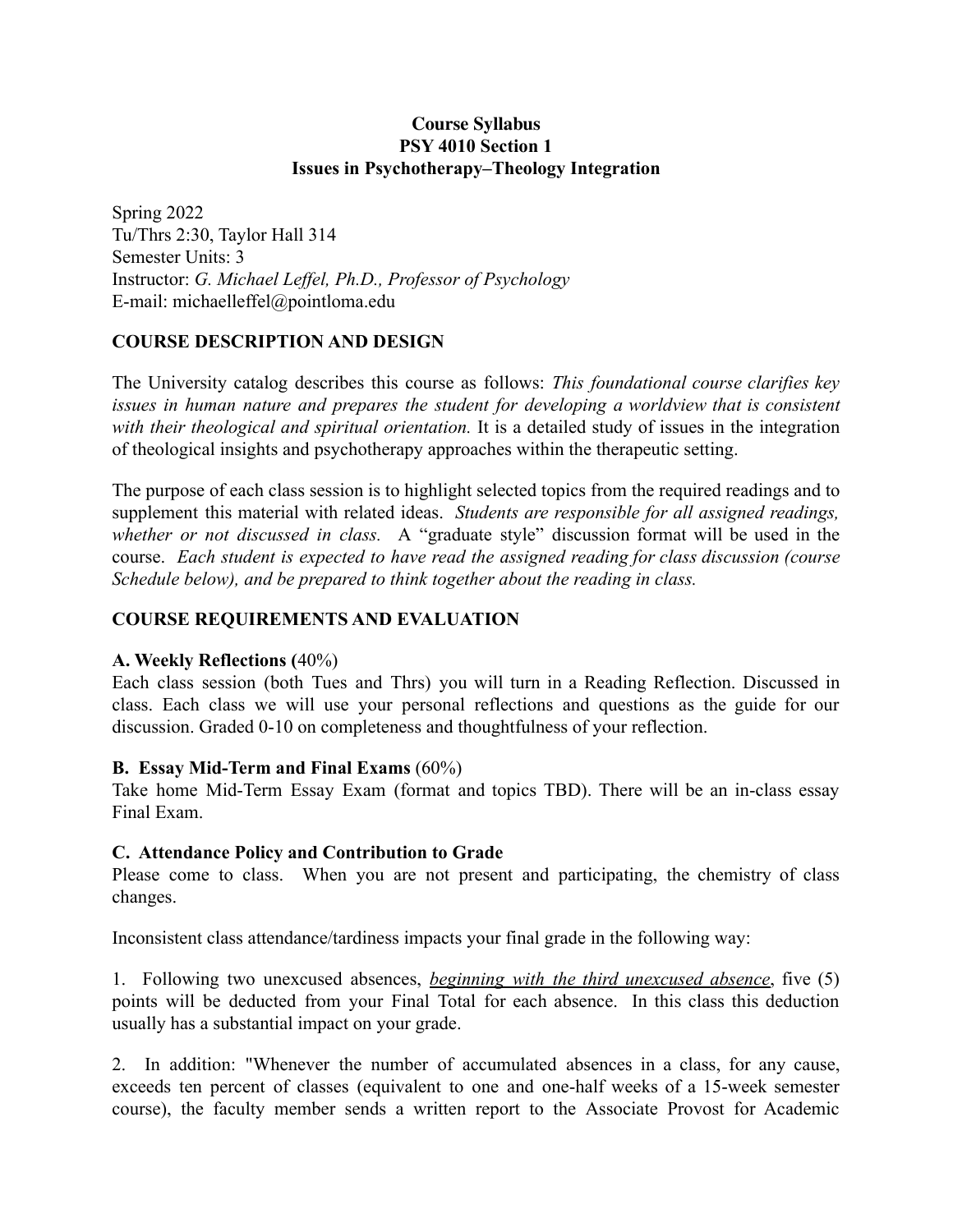Administration which may result in de-enrollment" (PLNU Catalog). *That would be after two (2) unexcused absences in this class.* 2.

**PLNU Attendance Policy and Reporting**

### *What is an "Unexcused" Absence?*

1. "There are no allowed or excused absences except when absences are necessitated by certain University-sponsored activities and are approved in writing by the Provost" (Catalog).

2. In addition, the Professor will excuse (legitimate) illness only with MD note. No exceptions please.

3. Medical (check-ups) and Dental appointments ARE NOT excused absences.

### **OFFICE HOURS**

To schedule an appointment with me, either: (i) arrange a time with me before/after class, or (ii) write me a note with your available times and telephone number. *Making an appointment* will assure that you have the uninterrupted amount of time you wish to speak with me.

### **COURSE READING**

**Texts** 

Cozolino, L. *Why Therapy Works* Lewis, C.S. *The Great Divorce*

Additional Articles *University Reader*

# 4. **PLNU Mission**

# **To Teach ~ To Shape ~ To Send**

Point Loma Nazarene University exists to provide higher education in a vital Christian community where minds are engaged and challenged, character is modeled and formed, and service is an expression of faith. Being of Wesleyan heritage, we strive to be a learning community where grace is foundational, truth is pursued, and holiness is a way of life.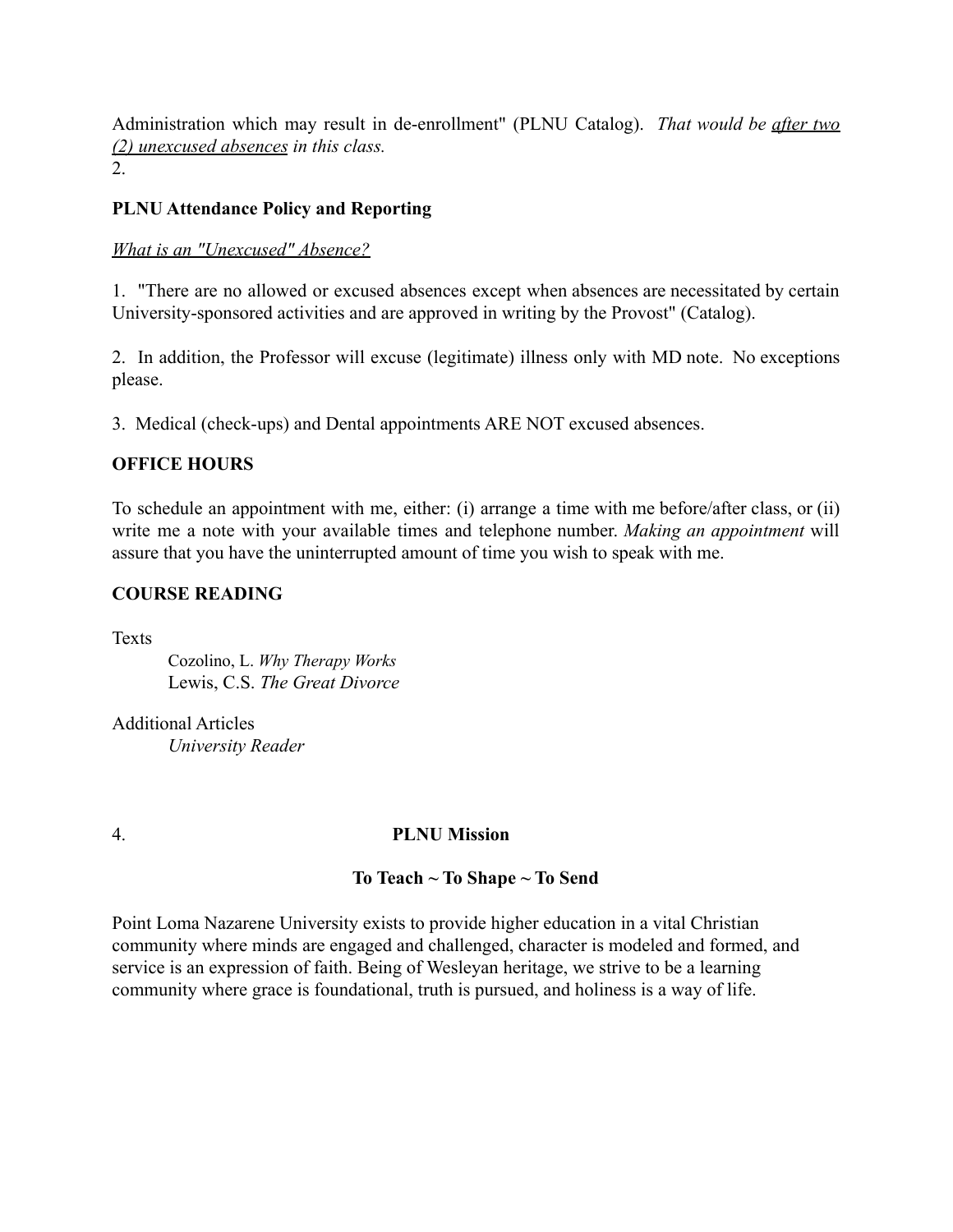# **FINAL EXAMINATION POLICY**

Successful completion of this class requires taking the final examination on its scheduled day. The final examination schedule is posted on the Class Schedules site. No requests for early examinations or alternative days will be approved.

# **PLNU COPYRIGHT POLICY**

PLNU, as a non-profit educational institution, is entitled by lws to use materials protected by the US Copyright Act for classroom education. Any use of those materials outside the class may violate the law.

# **PLNU ACADEMIC HONESTLY POLICY**

Students should demonstrate academic honesty by doing original work and by giving appropriate credit to the ideas of others. Academic dishonesty is the act of presenting information, ideas, and/or concepts as one's own when in reality they are the results of another person's creativity and effort. A faculty member who believes a situation involving academic dishonesty has been detected may assign a failing grade for that assignment, examination, or the course, depending on the seriousness of the offense. Faculty should follow and students may appeal using the procedure in the university Catalog. See Academic Policies for definitions of kinds of academic dishonesty and for further policy information.

# **ACADEMIC ACCOMMODATIONS**

*"All students are expected to meet the standards for this course as set by the instructor. However, students with learning disabilities who may need accommodations should discuss options with the Academic Support Center (ASC) during the first two weeks of class. The ASC will contact professors with suggestions related to classroom needs and accommodations. Approved documentation must be on file in the ASC prior to the start of the semester."*

Note: This syllabus is not a contract. The Professor reserves the right to modify the syllabus to accomplish the learning objectives of the course.

# **USE OF TECHNOLOGY**

In order to be successful in the online environment, you'll need to meet the minimum technology and system requirements; please refer to the *Technology [and System Requirements](https://help.pointloma.edu/TDClient/1808/Portal/KB/ArticleDet?ID=108349)* information. Additionally, students are required to have headphone speakers compatible with their computer available to use. If a student is in need of technological resources please contact [student-tech-request@pointloma.edu](mailto:student-tech-request@pointloma.edu).

Problems with technology do not relieve you of the responsibility of participating, turning in your assignments, or completing your class work.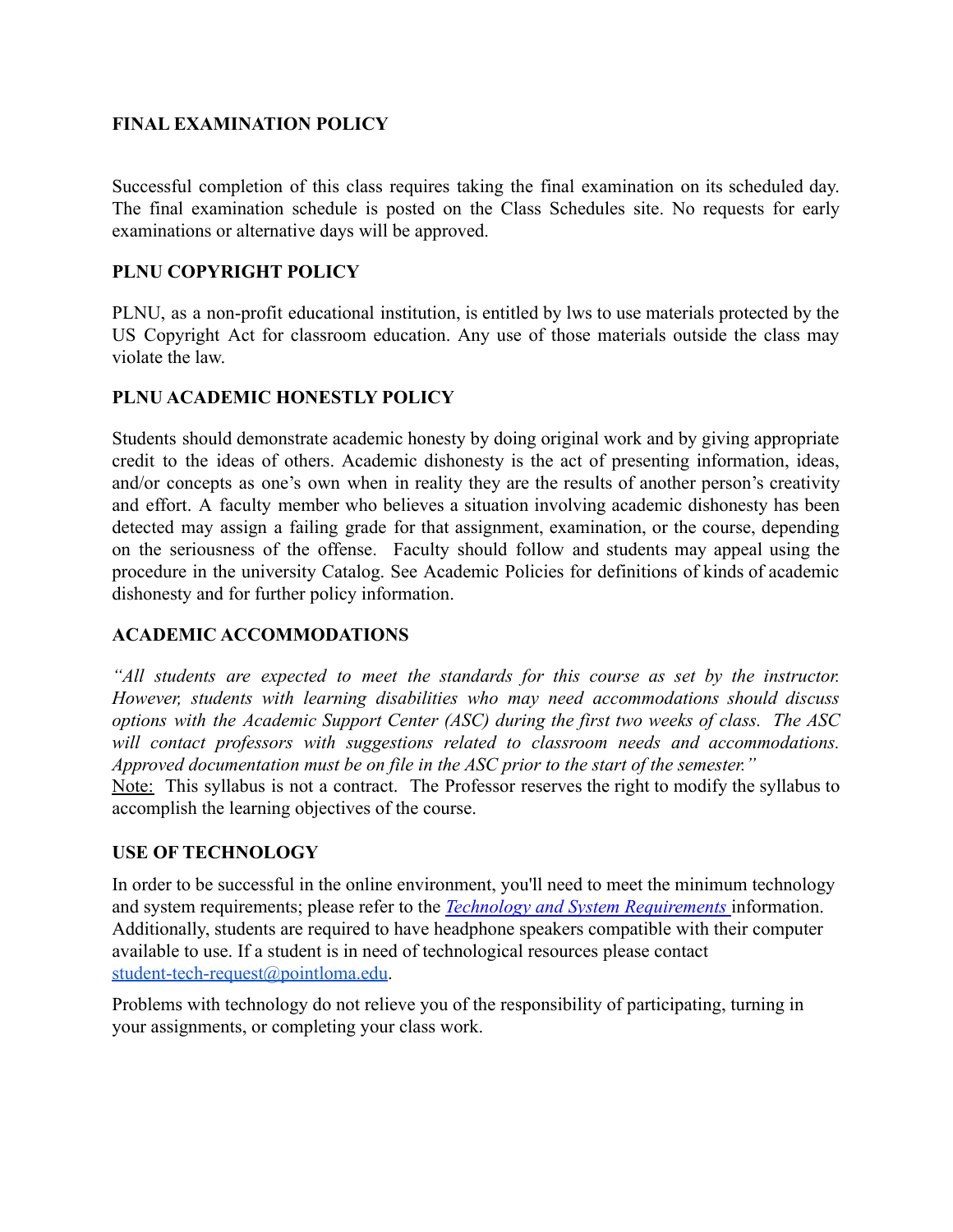### **STATE AUTHORIZATION**

State authorization is a formal determination by a state that Point Loma Nazarene University is approved to conduct activities regulated by that state. In certain states outside California, Point Loma Nazarene University is not authorized to enroll online (distance education) students. If a student moves to another state after admission to the program and/or enrollment in an online course, continuation within the program and/or course will depend on whether Point Loma Nazarene University is authorized to offer distance education courses in that state. It is the student's responsibility to notify the institution of any change in his or her physical location. Refer to the map on [State Authorization](https://www.pointloma.edu/offices/office-institutional-effectiveness-research/disclosures) to view which states allow online (distance education) outside of California.

# **COURSE CREDIT HOUR INFORMATION**

In the interest of providing sufficient time to accomplish the stated Course Learning Outcomes, this class meets the PLNU credit hour policy for a 3 unit class delivered over 16 weeks. It is anticipated that students will spend a minimum of 37.5 participation hours per credit hour on their coursework. For this course, students will spend an estimated 112.5 total hours meeting the course learning outcomes. The time estimations are provided in the Canvas modules.

5.

### *Course Synopsis*

# **"Indwelling" Goodness** *Psychotherapy and Spirituality in the Age of Relational Neuroscience*

 $\mathcal{L}_\text{max}$  and the contract of the contract of the contract of the contract of the contract of the contract of

### *Unit 1* **"The End is in the Beginning"** *Toward a Spiritual Vision of the Psychotherapeutic Process*

*There are metaphysical assumptions behind our personal theory of therapy, our view of the person, our* view of the good life, the nature of good and evil, and our notion of psychological health  $\ldots$  so it is *important that the therapist be conscious of them.*

-L. Corbett, *The Sacred Cauldron*

*Themes to Develop:* Why a spiritual vision of therapy is important; how relational neuroscience is changing how we think about therapy and spirituality; the distinction between implicit and explicit memory and multiple "levels" of personality; the problem of "reductionism" in contemporary therapeutic and spirituality theory; the ambiguity of spirituality; the concept of spiritually integrative therap; the meaning and significance of psychotherapy-theology "integration" (clinical integration); Christian theology as a resource for developing a spiritual vision of therapeutic activity.

*Unit 2* **Implicit Spirituality**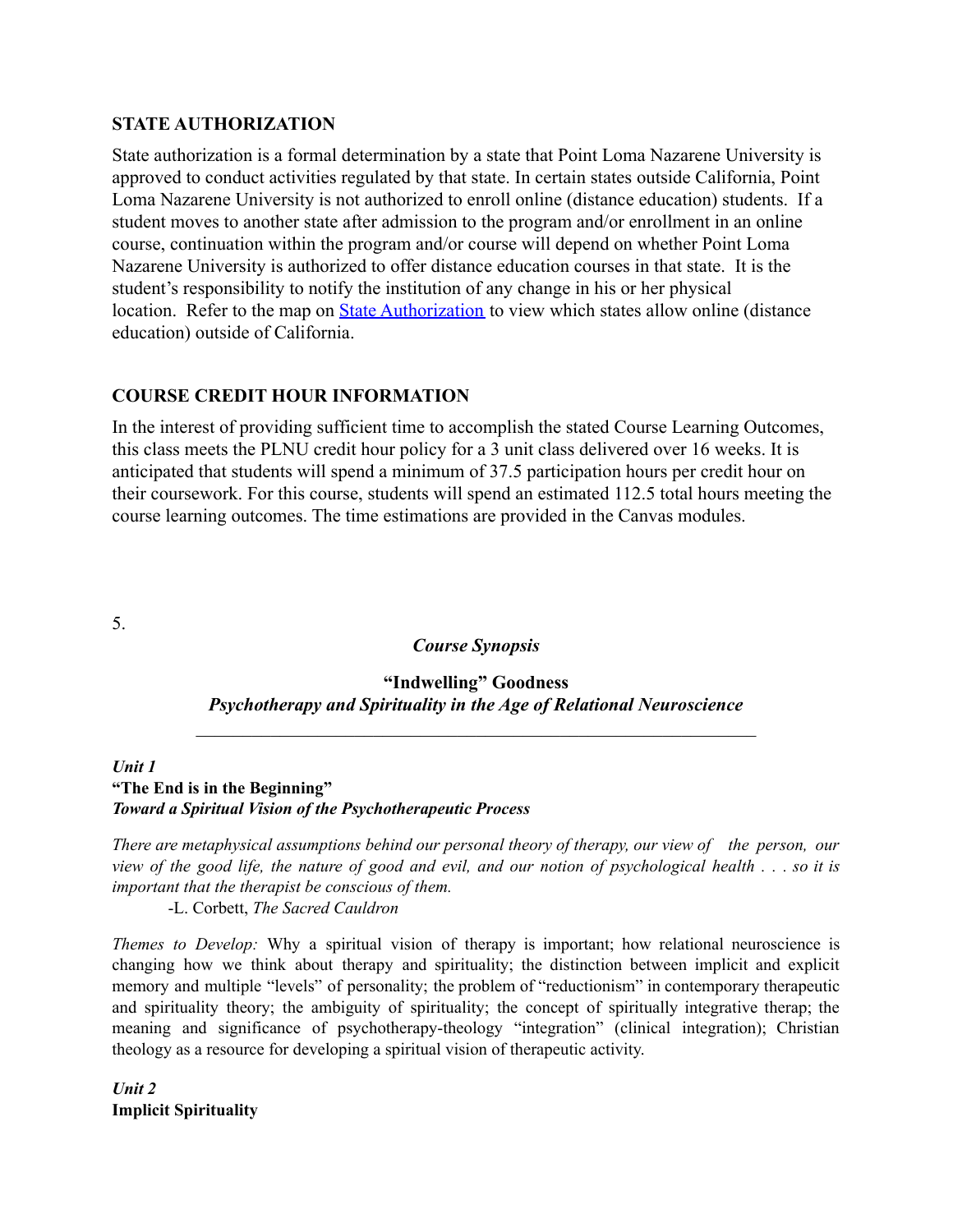#### *Ancient, New Vision of Spirituality for Psychotherapy*

*The spiritual quest is, at one level, a psychological quest, and every psychological quest in some way reflects the basic spiritual quest.*

*-*D. Benner, *Psychotherapy and the Spiritual Quest,* p. 108

*Themes to Develop:* The missing "moral" vision of S-I therapy; limitations of the presently-dominant "dimensional" model of integration; the moral project of psychotherapy; the "psycho-spiritual unity" of personality; implicit spirituality as alternative model of spiritual integration.

#### *Unit 3* **Transforming Goodness** *Therapeutic Change in the Paradigm of Relational Neuroscience*

A person cannot choose to desire a certain kind of relationship, any more than he can will himself to ride *a unicycle, play the Goldberg Variations, or speak Swahili. The requisite neural framework for performing these activities does not coalesce on command . . . A patient doesn't become generically healthier; he/she becomes more like the therapist.*

-Lewis, Amini, & Lannon, (2000). *A General Theory of Love*

*Themes to Develop:* A meta-model of "common factors" in transformational change; the difference between "counteractive" vs. "regulatory" vs. "memory reconsolidation" therapies; the meaning of "corrective" relational experience; principles of relationally-oriented, experientially-focused therapies; the new "memory reconsolidation" paradigm in psychotherapy.

6.

#### *Class Discussion and Reading Schedule*

### **Psychology 4010 Issues in Psychotherapy-Theology Integration**

#### **Week 1 (Day 1, Th, Jan 13)**

(Online) Orientation to the Course

#### *Unit 1*

### **"The End is in the Beginning"** *Toward a Spiritual Vision of the Psychotherapeutic Process*

*There are metaphysical assumptions behind our personal theory of therapy, our view of the person, our* view of the good life, the nature of good and evil, and our notion of psychological health . . . so it is *important that the therapist be conscious of them.*

-L. Corbett, *The Sacred Cauldron*

**Week 2 "Citizens of Two Worlds"** *Contrasting Visions of Therapy and the Concept of Spiritual Integration*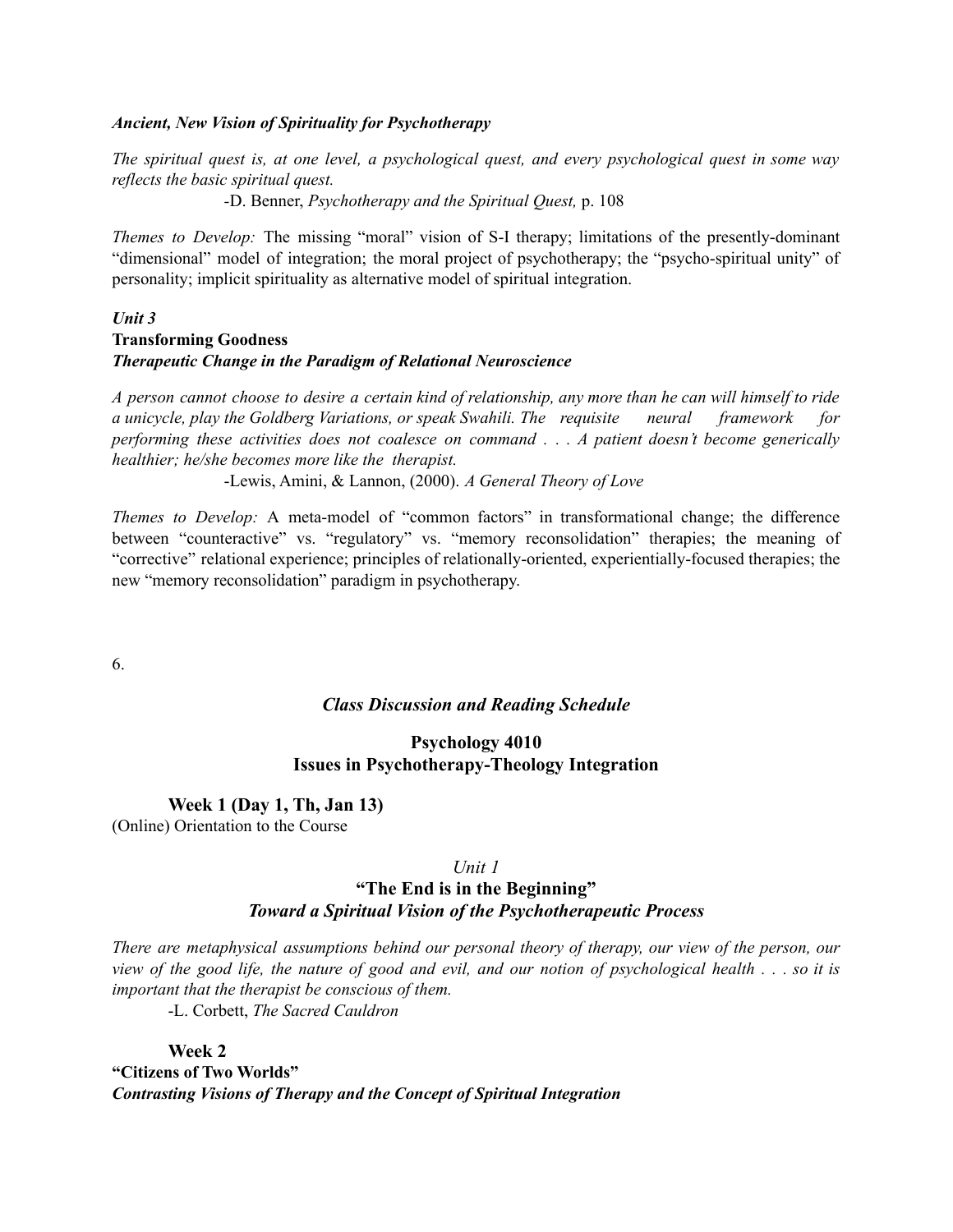**Reminder:** Write Assigned Reading Reflections and bring to class. Reading Reflections are in your packet distributed in class.

#### **Introduction and Overview of the Course**

*A Story about a Prince Who Became a Turkey* (Class Notes)

### **Day 2**

| Topic 2.1     | Swimming Pool or Quest?                                                       |
|---------------|-------------------------------------------------------------------------------|
| (Tues Jan 18) | Contrasting Visions of Therapy                                                |
|               | <b>Reader:</b> Frattaroli ( <i>Healing the Soul in the Age of the Brain</i> ) |
|               | (Read and Write Reading Reflection in packet)                                 |
| Day 3         |                                                                               |
| Topic 2.2     | Where Are We Now?                                                             |
| (Thrs Jan 20) | The Vanishing Vision of "Quest" in Contemporary Psychotherapy                 |
|               | (No Reading, but Write Reflection Question in packet)                         |
| Topic 2.3     | "Quest" Spirituality: Toward a Spiritual Theology for Psychotherapy           |
| (Thrs)        | (Class Notes)                                                                 |
|               | The Quest: A Story about Transformational Change                              |
|               | <b>Book:</b> Great Divorce, Preface                                           |
|               | (All Read and Write – every week for the <i>Great Divorce</i> )               |

# 7.

**Week 3**

**The New Conversation in Therapy and Spirituality** *The Emerging Paradigm in Psychotherapy* **(And Why it Matters for Spirituality)**

**Reminder:** Write Assigned Reading Reflections and bring to class

#### **Day 4**

| Topic 3.1        | Are We Forever Captives to Our Past?                 |
|------------------|------------------------------------------------------|
| (Tues Jan $25$ ) | Introduction to the Relational Neuroscience Paradigm |
|                  | <b>Reader:</b> Ecker (Unlocking the Emotional Brain) |
|                  | (All Read and Write)                                 |
|                  |                                                      |

#### **Day 5**

| Topic 3.2 | Can You Hear the Music?                     |
|-----------|---------------------------------------------|
|           | (Thrs Jan 27) Five Meanings of Spirituality |
|           | (Class Notes)                               |
|           |                                             |

Topic 3.3 Theology "Integration" Principle #1: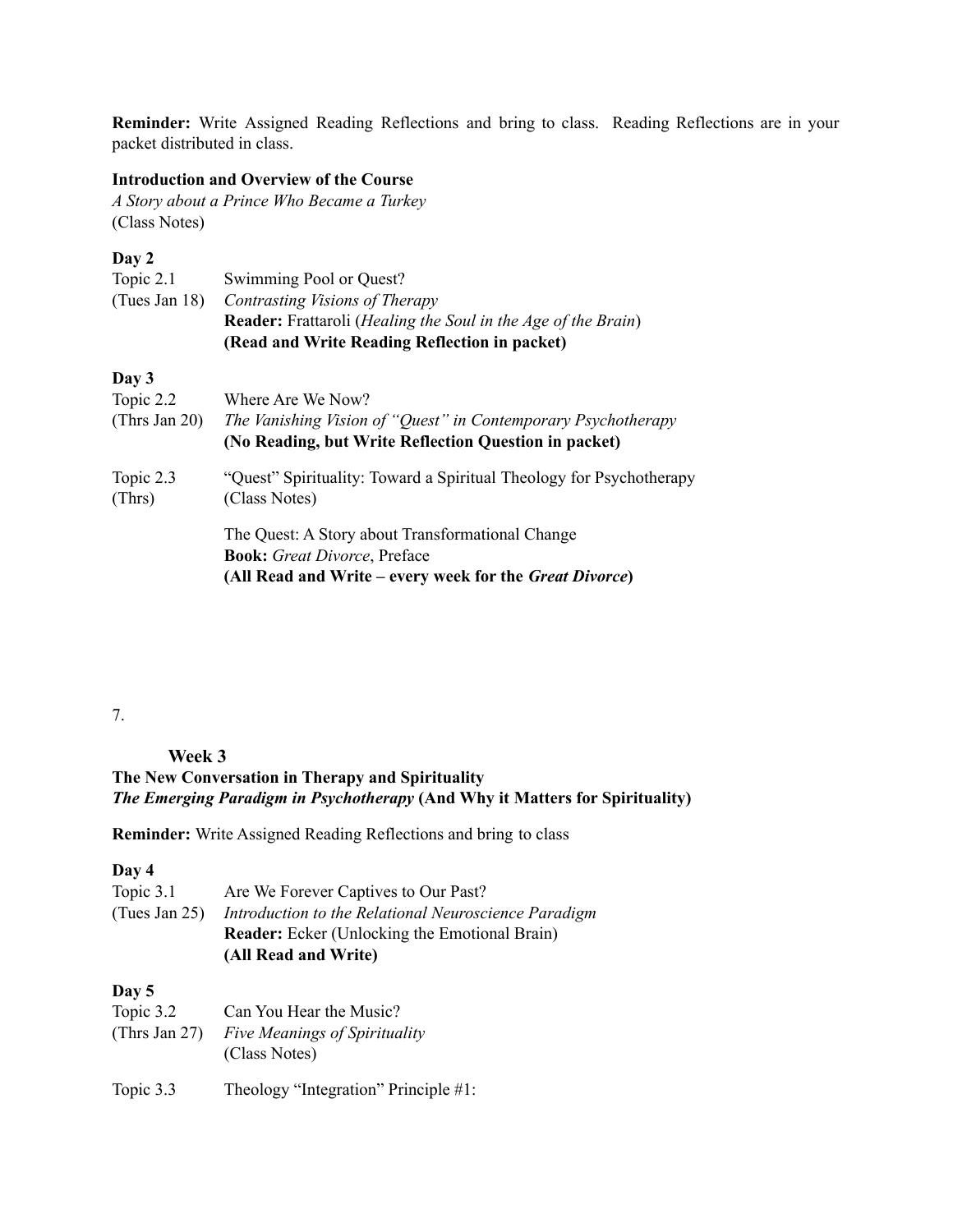(Thrs) *Forgiveness and Healing Are Not the Same Things* (Class Notes)

> The Quest: A Story about Transformational Change **Book:** *Great Divorce*, Chs. 1-2 **(All Read and Write)**

#### **Mid-Term Essay Exam Distributed in Class**

# *Unit 2* **Implicit Spirituality** *Ancient, New Vision of Spirituality for Psychotherapy*

*The spiritual quest is, at one level, a psychological quest, and every psychological quest in some way reflects the basic spiritual quest.*

*-*D. Benner, *Psychotherapy and the Spiritual Quest,* p. 108

# **Week 4**

### **Where Brain and "Soul" Connect** *Why Relational Neuroscience is Changing Our View of Therapy and Spirituality*

Write Assigned Reading Reflection and bring to class

#### **Day 6**

| Topic $4.1$  | Why Humans Need Therapy                                             |
|--------------|---------------------------------------------------------------------|
| (Tues Feb 1) | Core Principles of the Relational Neuroscience Paradigm             |
|              | <b>Text:</b> Cozolino, <i>Why Therapy Works</i> , Preface and Ch. 1 |
|              | (A-M Write)                                                         |

#### 8.

### **Day 7**

| Topic 4.2<br>(Thrs Feb $3$ ) | The Psycho-Spiritual "Unity" of the Personality<br><b>Reader:</b> Benner (Psychotherapy and the Spiritual Quest)<br>(N-Y Write) |
|------------------------------|---------------------------------------------------------------------------------------------------------------------------------|
| Topic 4.3<br>(Thrs)          | Theology "Integration" Principle #2:<br>Moral Likeness as the "Ultimate Concern" of the Healing Quest<br>(Class Notes)          |
|                              | The Quest: A Story about Transformational Change<br><b>Book:</b> Great Divorce, Chs. 3-4<br>(All Read and Write)                |

**Week 5 The Healing Relationship**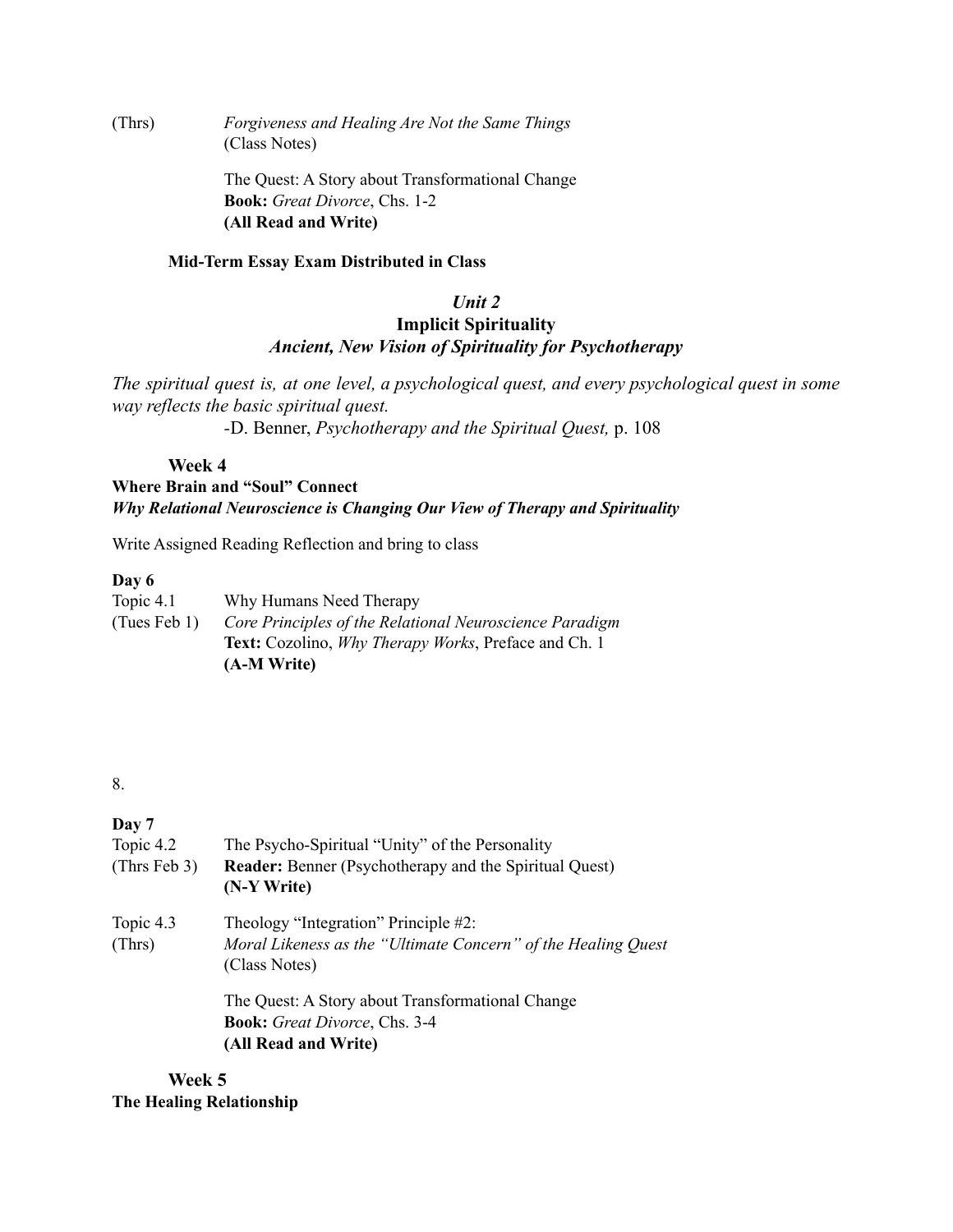## *The Relational Foundation of Transformational Change*

Write Assigned Reading Reflections and bring to class

#### **Day 8**

| Topic $5.1$   | Why Therapy Works                                       |
|---------------|---------------------------------------------------------|
| (Tues, Feb 8) | Core Processes in Therapeutic Healing                   |
|               | <b>Text:</b> Cozolino, <i>Why Therapy Works</i> , Ch. 2 |
|               | $(N-Y W$ rite)                                          |

### **Day 9**

| Topic 5.2<br>(Thus, Feb 10) | How Therapy Transforms "Images" of God<br>Transference and the Therapeutic Relationship<br><b>Reader:</b> Jones (Contemporary Psychoanalysis and Religion)<br>(A-M Write) |
|-----------------------------|---------------------------------------------------------------------------------------------------------------------------------------------------------------------------|
| Topic 5.3<br>(Thrs)         | Theology "Integration" Principle #3:<br>Relational Problems Are Healed Relationally<br>(Class Notes)                                                                      |
|                             | The Quest: A Story about Transformational Change                                                                                                                          |

**Book:** *Great Divorce*, Ch. 5 **(All Read and Write)**

#### **Week 6**

# **The "Coherence" Model of Psychological Problems** *The Whole Truth About Symptoms and Their Underlying Problems*

Write Assigned Reading Reflections and bring to class

#### **Day 10**

| Topic $6.1$ | The Non-presenting Problem                                   |
|-------------|--------------------------------------------------------------|
|             | (Tues Feb 15) How Symptoms Are Unsuccessful Attempts to Heal |
|             | <b>Text:</b> Cozolino, <i>Why Therapy Works</i> , Ch. 3      |
|             | (All Read and Write)                                         |

#### 9.

### **Day 11**

| Topic 6.2           | Types of Therapeutic Change<br>(Thrs Feb 17) The Great Debate<br>(Class Notes)                                                |
|---------------------|-------------------------------------------------------------------------------------------------------------------------------|
| Topic 6.3<br>(Thrs) | Theology "Integration" Principle #4:<br>Healing as "Transformational" Not Counteractive (Decisionist) Change<br>(Class Notes) |
|                     | The Quest: A Story about Transformational Change<br><b>Book:</b> Great Divorce, Chs. 6-7<br>(All Read and Write)              |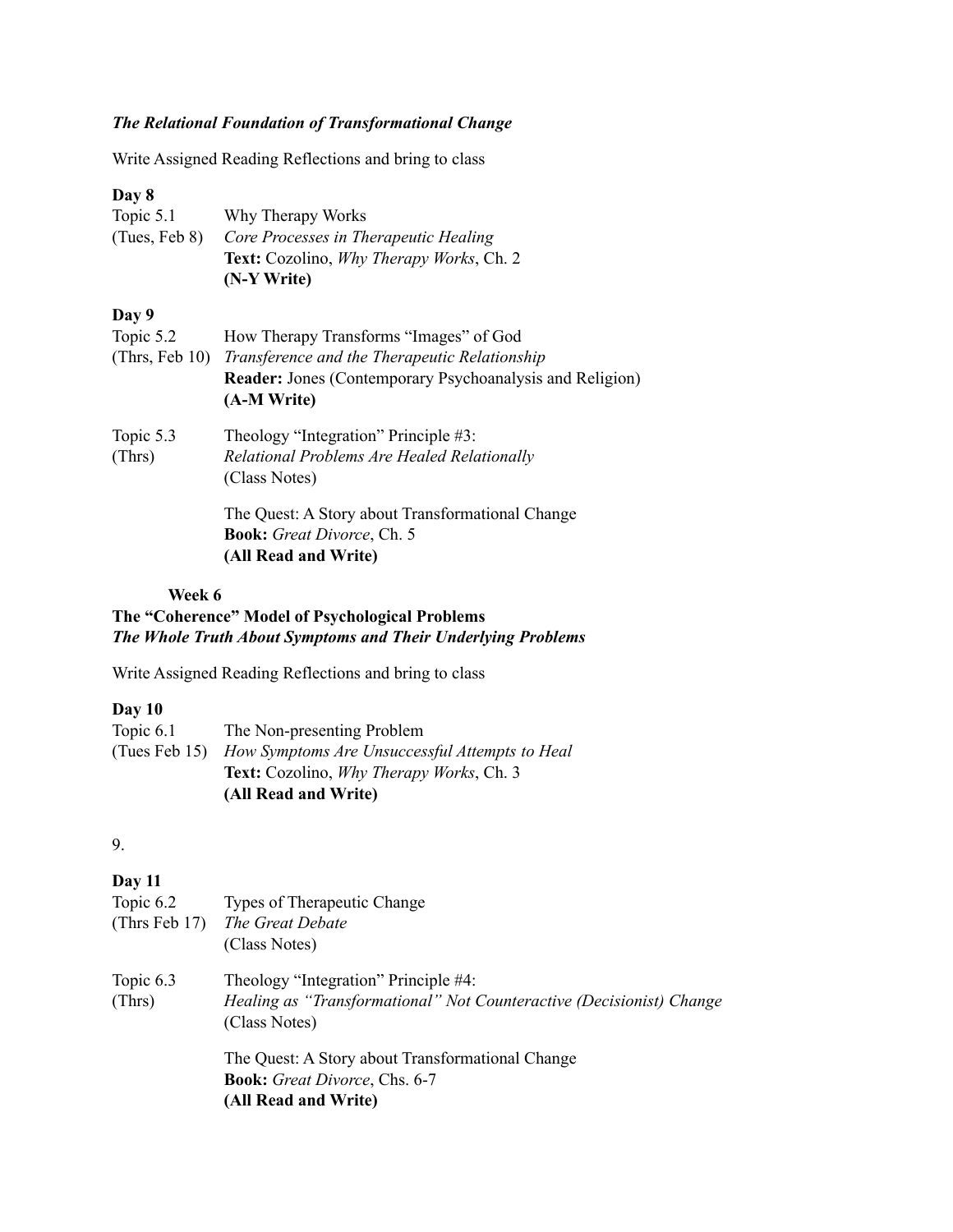### **Week 7 The Elephant and Its Rider** *The New View of the Divided and "Dynamic" Mind*

Write Assigned Reading Reflections and bring to class

## **Day 12**

| Topic $7.1$   | "Those Things We Don't Remember Yet Never Forget"                    |
|---------------|----------------------------------------------------------------------|
| (Tues Feb 22) | The Difference Between Explicit and Implicit Memory                  |
|               | <b>Text:</b> Cozolino, <i>Why Therapy Works</i> , Ch. 5 (skip Ch. 4) |
|               | (All Read and Write)                                                 |

# **Day 13**

| Topic 7.2        | The Concept of Implicit Spirituality                                                |
|------------------|-------------------------------------------------------------------------------------|
| (Thrs Feb $24$ ) | The Hidden "Heart" of Psychotherapy                                                 |
|                  | (Class Notes)                                                                       |
| Topic 7.3        | Theology "Integration" Principle #5:                                                |
| (Thrs)           | Changing "Minds" and Transforming "Hearts" Are Not the Same Things<br>(Class Notes) |
|                  | The Quest: A Story about Transformational Change                                    |

**Book:** *Great Divorce*, Ch. 8 **(All Read and Write)**

### **Week 8 "Loved into Loving"** *How Attachment Shapes Our Capacity to Love*

Write Assigned Reading Reflections and bring to class

### **Day 14**

| Topic 8.1    | Attachment and the Capacity to Love                 |
|--------------|-----------------------------------------------------|
| (Tues Mar 1) | Three Implicit Patterns of Relationship with Others |
|              | <b>Text:</b> Cozolino, Ch 7 (skip Ch. 6)            |
|              | (Read, but don't Write)                             |

10.

# **Day 15**

| Topic 8.2<br>(Thrs Mar 3) | Your Two Gods<br>Attachment and "Relationship with God"<br><b>Reader:</b> Hall, Ch. 12 (Psychology in the Spirit)<br>(All Read and Write) |
|---------------------------|-------------------------------------------------------------------------------------------------------------------------------------------|
| Topic 8.3                 | Theology "Integration: Principle #6:                                                                                                      |
| (Thrs)                    | Healing as Restoration of the "Freedom" and "Capacity" to Love                                                                            |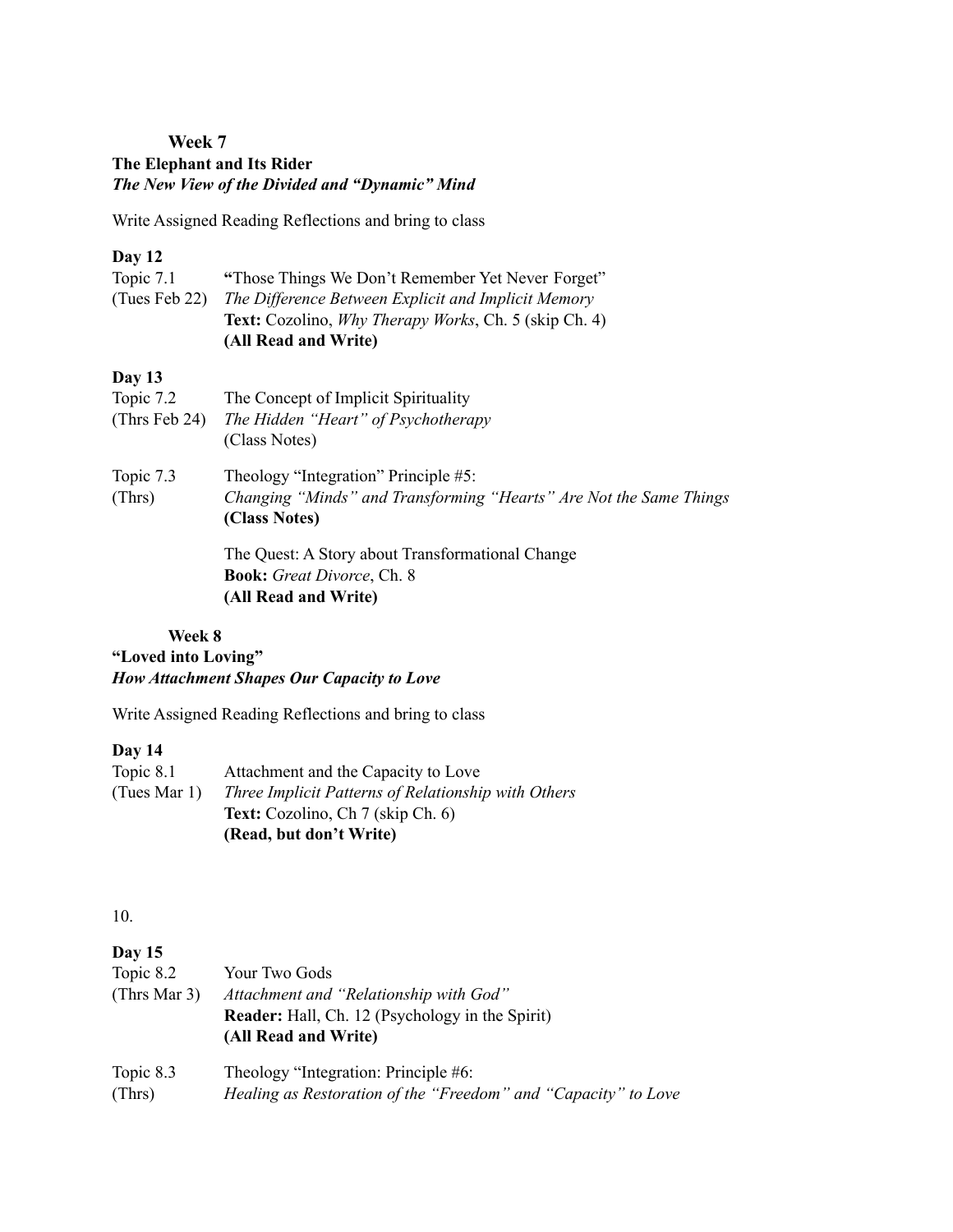(Class Notes)

The Quest: A Story about Transformational Change **Book:** *Great Divorce*, Ch. 9 **(All Read and Write)**

**March 7-11** *Happy Spring Break!*

#### **Week 9 Lost "Heart" of Psychotherapy** *The Vanishing Vision of Psychotherapy and Spiritualty*

Write Assigned Reading Reflections and bring to class

### **Day 16**

| Topic $9.1$ | Who Says Therapy is about Love?                                                        |
|-------------|----------------------------------------------------------------------------------------|
|             | (Tues Mar 15) Surprising Lost Wisdom from Two Grand Therapy Masters                    |
|             | <b>Reader:</b> Chessick, Goals and Termination, Ch. 14, <i>Intensive Psychotherapy</i> |
|             | (All Read and Write)                                                                   |
| Day $17$    |                                                                                        |
|             |                                                                                        |

| Topic 9.2     | The Relation Between the Moral and the Spiritual                    |
|---------------|---------------------------------------------------------------------|
| (Thrs Mar 17) | The Moral "Heart" of Mature Spirituality                            |
|               | <b>Reader:</b> Symington (Emotion and Spirit, Ch. 6)                |
|               | (Read, but don't Write)                                             |
| Topic 9.3     | Theology Integration Principle #7:                                  |
| (Thrs)        | Love as a Socially Constructed "Emergent" Property<br>(Class Notes) |
|               | The Quest: A Story about Transformational Change                    |
|               | <b>Book:</b> Great Divorce, Ch. 10                                  |
|               | (All Read and Write)                                                |

### **Week 10**

**The "Emergent" Capacity to Love** *Why Psychotherapy Restores the Freedom and Capacity to Love*

Write Assigned Reading Reflections and bring to class

### **Day 18**

Topic 10.1 Where Does "How You Love" Come From? (Tues Mar 22) **Reader**: Lewis, Amini, & Lannon, *A General Theory of Love*, Ch. 5 **(All Read and Write)**

11.

# **Day 19**

Topic 10.2 **"**Caritatis" or Agape Love (Thrs Mar 24) *The Great Love Debate* (Class Notes)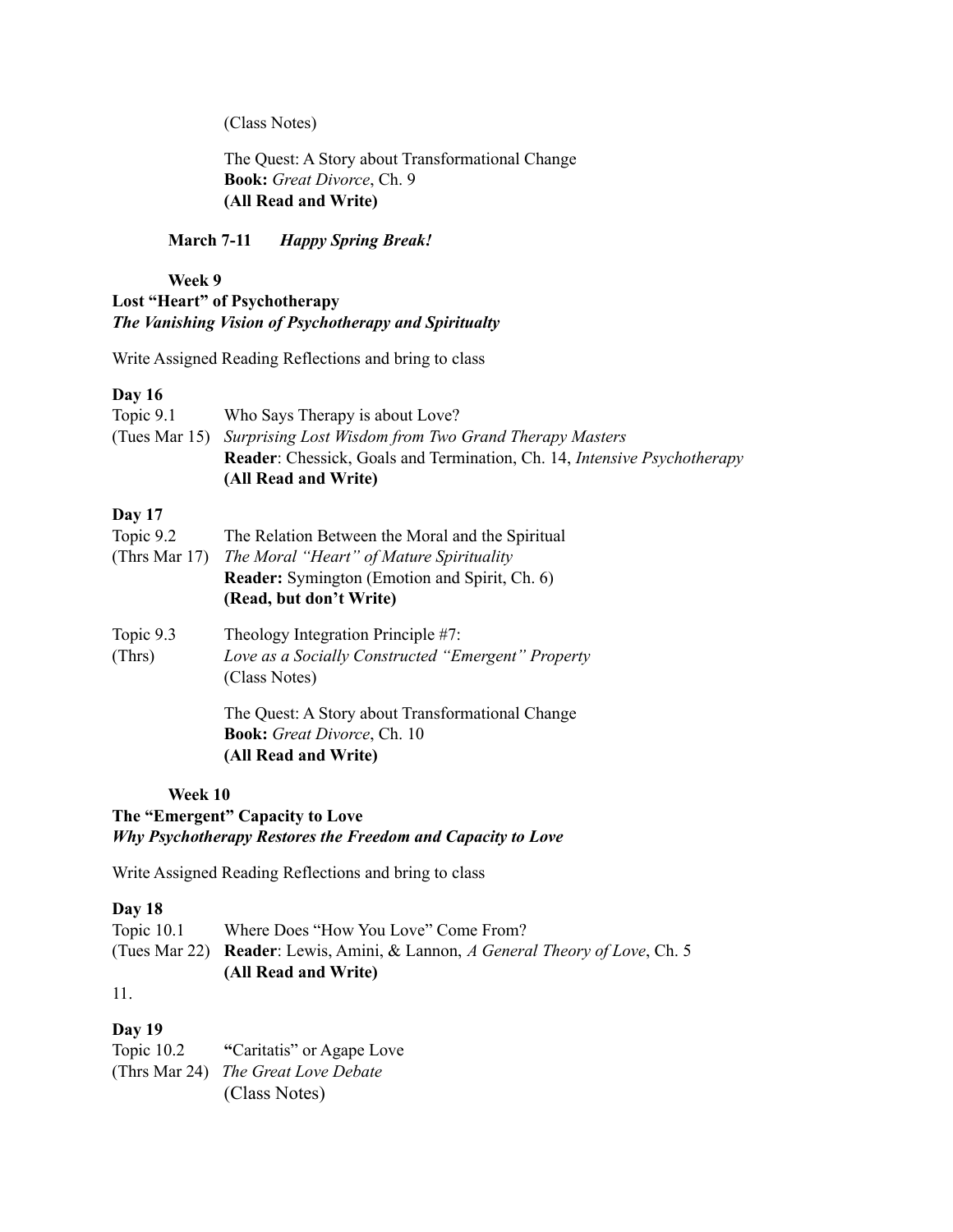| Topic 10.3 | Theology "Integration" Principle #8:                           |
|------------|----------------------------------------------------------------|
| (Thrs)     | A "Cooperant" Model of Divine-human Interaction                |
|            | (Class Notes)                                                  |
|            | The Quest: A Story about Transformational Change               |
|            | <b>Book:</b> Great Divorce, Ch. 11(stop before the Red Lizard) |
|            | (All Read and Write)                                           |

**Note:** Remainder of Syllabus to be Distributed according to class discussion and interest.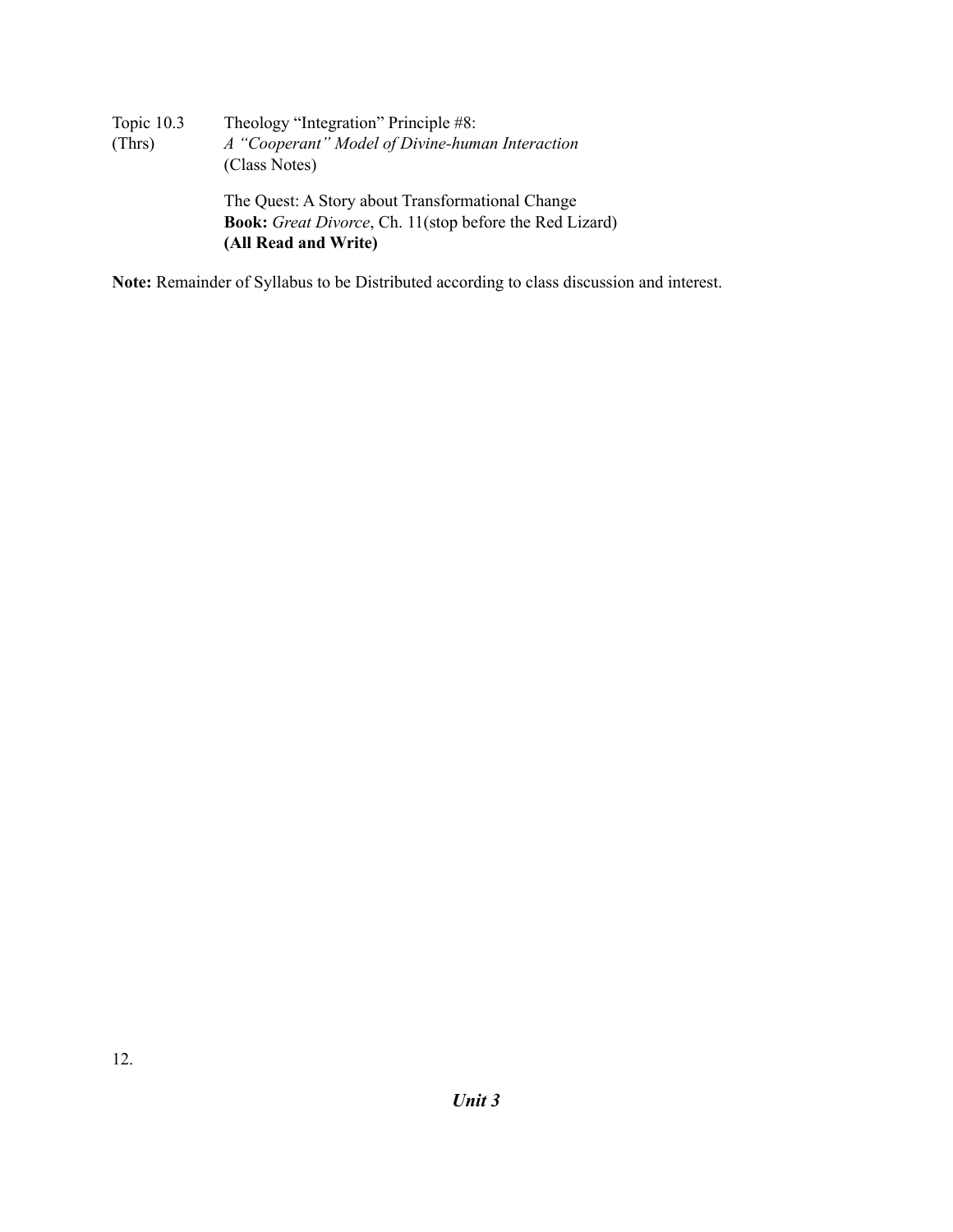## **Transforming Goodness** *Therapeutic Change in the Paradigm of Relational Neuroscience*

*A person cannot choose to desire a certain kind of relationship, any more than he can will himself to ride a unicycle, play the Goldberg Variations, or speak Swahili. The requisite neural framework for performing these activities does not coalesce on command . . . A patient doesn't become generically healthier; he/she becomes more like the therapist.*

-Lewis, Amini, & Lannon, (2000). *A General Theory of Love*

### **Week 11** *"Right-Brain Psychotherapy"* **The Focus of Therapeutic Change**

Write Assigned Reading Reflection and bring to class

**Topic 11.1** (Tues Mar 29)

**Topic 11.2** (Thrs Mar 31)

**Topic 11.3** The Quest: A Story about Transformational Change (Thrs) **Book:** *Great Divorce*, Ch. 11(Red Lazard to end of chapter) **(All Read and Write)**

# **Week 12**

### **"Unlocking the Secrets of the Wounded Psyche"** *Trauma as Window into the Interruption and Development of Love*

Write Assigned Reading Reflection and bring to class

| <b>Topic 12.1</b> | How Trauma Theory is Changing Our View of Love, Spirituality, and Therapy |
|-------------------|---------------------------------------------------------------------------|
|                   | (Tues Apr 5) Reader: Kalshed                                              |
|                   | (All Read and Write)                                                      |

**Topic 12.2**

(Thrs Apr 7)

**Topic 12.3** The Quest: A Story about Transformational Change (Thrs) **Book:** *Great Divorce*, Ch. 12 **(All Read and Write)**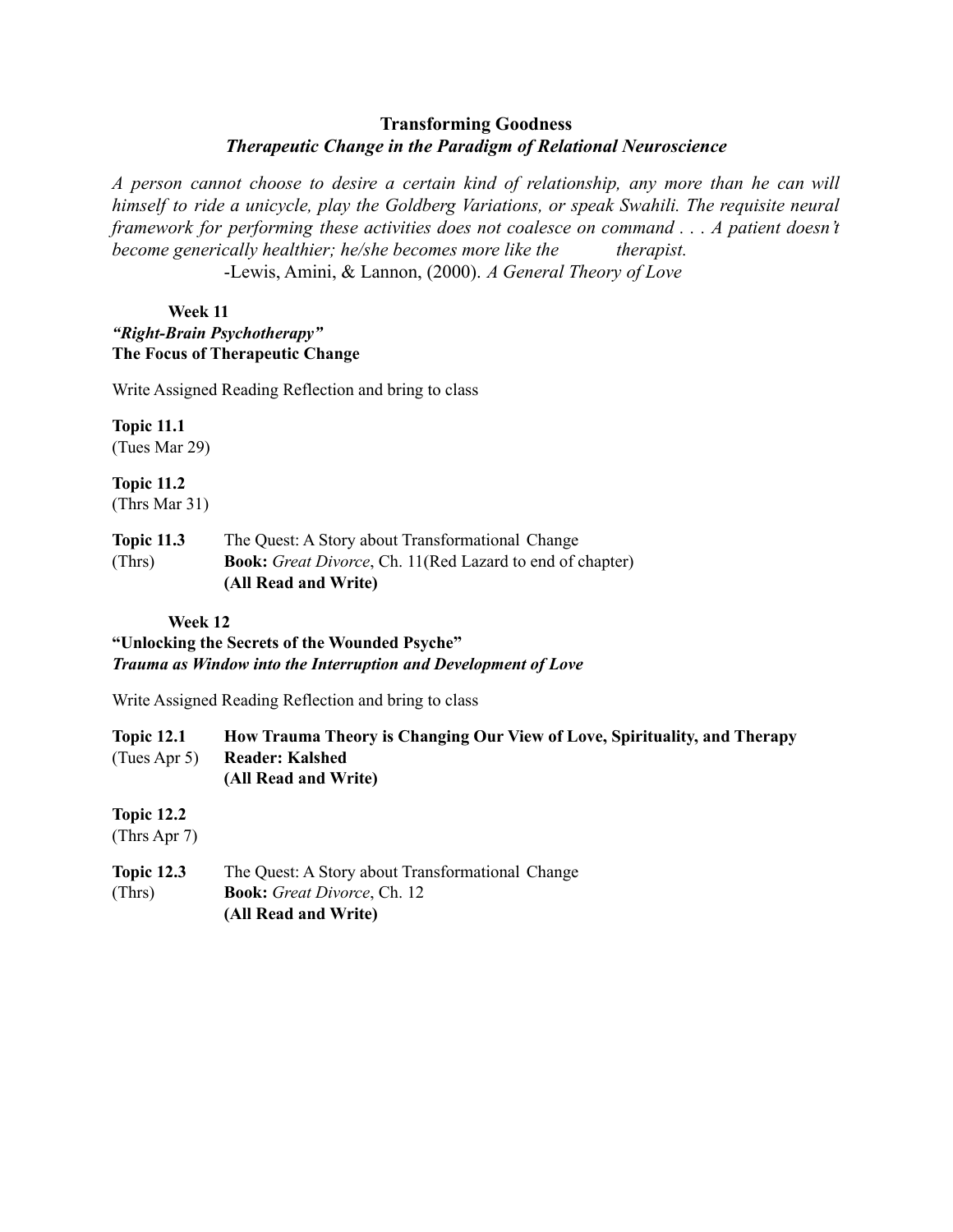**Week 13** *No Class – Easter Recess*

# **Week 14 Healing the Implicit Heart** *The "Process" of Transformational Change*

Write Assigned Reading Reflections and bring to class

| <b>Topic 14.1</b> | Healing the Heart                                                       |
|-------------------|-------------------------------------------------------------------------|
| (Tues Apr 19)     | Three Processes of Transformational Change                              |
|                   | <b>Reader:</b> Lewis, Amini, & Lannon (A General Theory of Love, Ch. 8) |
|                   | (All Read and Write)                                                    |
| <b>Topic 14.2</b> | "The Ties That Bind"                                                    |
| (Thrs Apr 21)     | <i>Three Case Studies</i>                                               |
|                   | <b>Reader:</b> Vaughn (Half Empty, Half Full, Ch. 5)                    |
|                   | (Read, but don't Write)                                                 |
| <b>Topic 14.3</b> | The Quest: A Story about Transformational Change                        |
| (Thrs)            | <b>Book:</b> Great Divorce, Ch. 13                                      |
|                   | (All Read and Write)                                                    |
|                   |                                                                         |

**Week 15**

# **Changing the Brain to Transform the Heart** *The Memory Reconsolidation Framework of Transformational Change*

Write Assigned Reading Reflection and bring to class

| <b>Topic 15.1</b> | "The Brain's Rules of Change"                          |
|-------------------|--------------------------------------------------------|
| (Tues Apr $26$ )  | The Coherence Model of Memory Reconsolidation          |
|                   | Reader: Ecker et al. (Psychotherapy Networker)         |
|                   | (All Read and Write)                                   |
| <b>Topic 15.2</b> |                                                        |
| (Thrs Apr $28$ )  | (Watch U-Tube) Transformational Series (Dr. Tori Olds) |
| <b>Topic 15.3</b> | The Quest: A Story about Transformational Change       |
| (Thrs)            | <b>Book:</b> Great Divorce, Ch. 14                     |
|                   | (All Read and Write)                                   |

### **May 2-6** *Final Exam Week* **(**To be discussed)

11.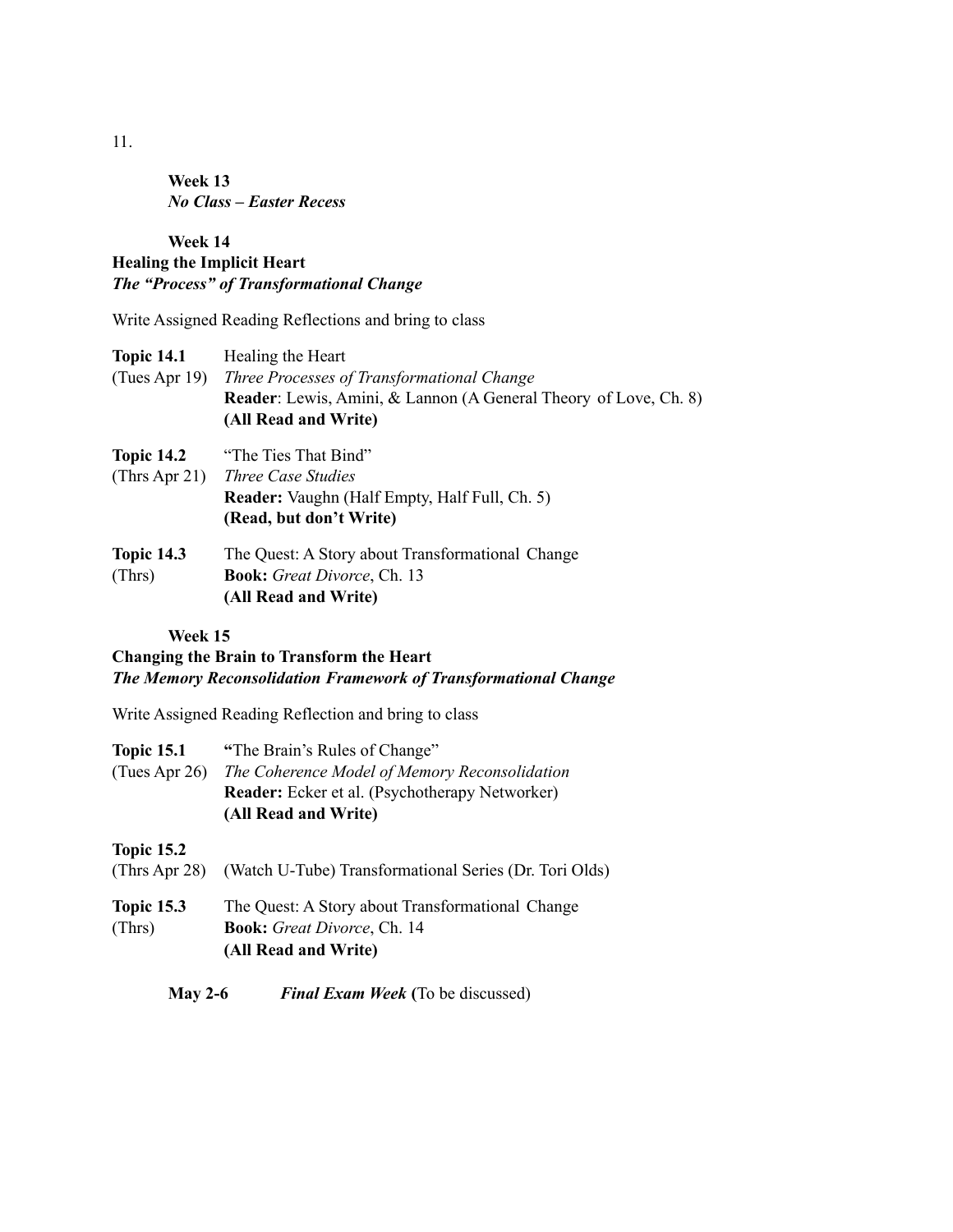**NOT USED**

**The Gravity of Love How Absences and Presences of Relationships Past Shape Present Relationships**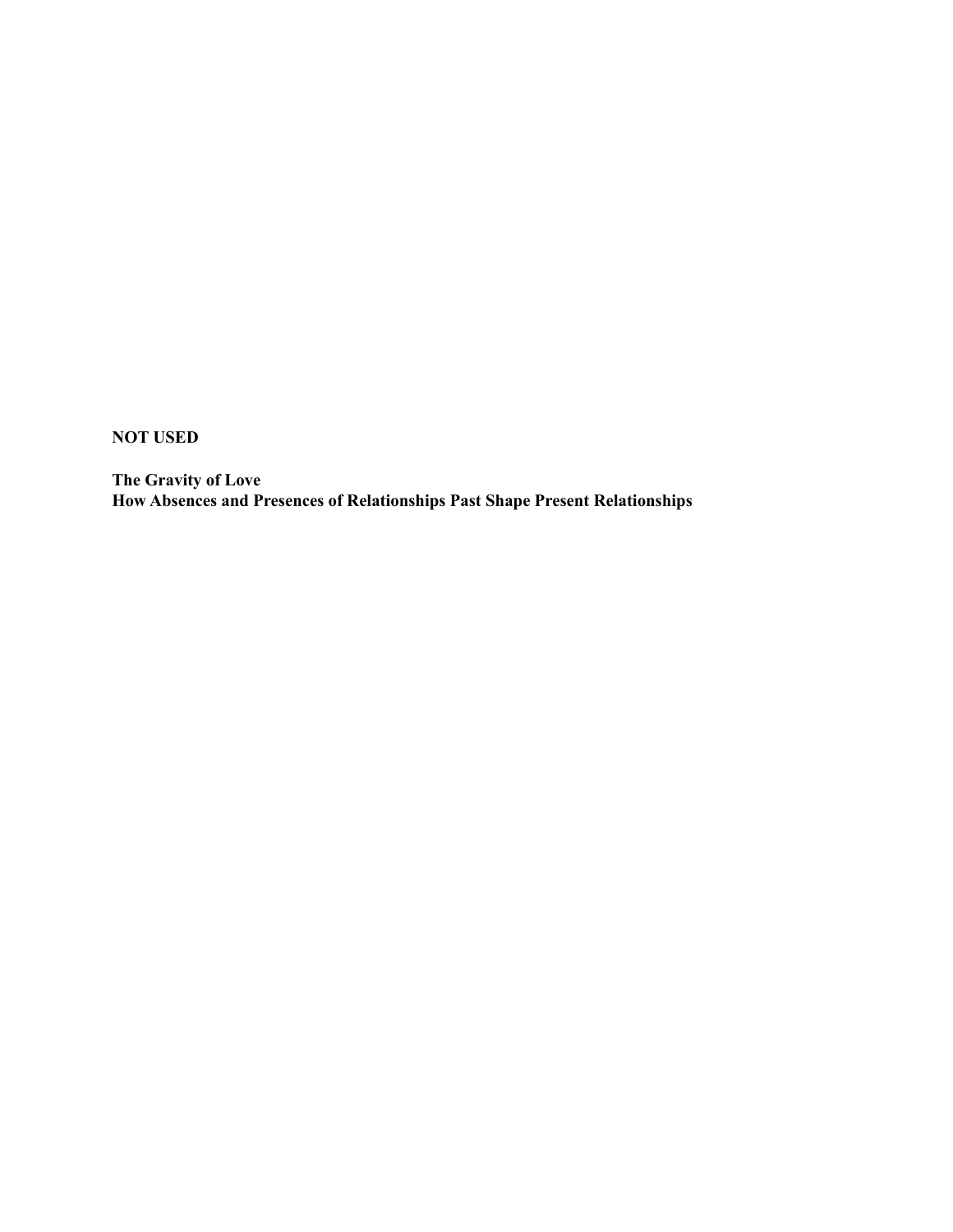| <b>Topic</b><br>(Module A) | "Those Things We Don't Remember Yet Never Forget"<br>The Difference Between Explicit and Implicit Memory                                      |
|----------------------------|-----------------------------------------------------------------------------------------------------------------------------------------------|
| <b>Topic</b>               | <b>Reader:</b> Cozolino, Ch 5. (Why Therapy Works)<br>Attachment and "Relationship with God"                                                  |
| (Module B)                 | Your Two Gods (Or, Why Nobody is Really Monotheistic)<br><b>Reader:</b> Hall, Ch. 12 (Psychology in the Spirit)                               |
| <b>Topic</b><br>(Module C) | The Difference Between Explicit "Mind" and Implicit "Heart"<br>Dual "Systems" of Moral Goodness<br>(Class Handout)                            |
|                            | The Quest: Theology Integration Principle #3<br>Changing Your "Mind" and Transforming Your "Heart" Are Not the Same Things<br>(Class Handout) |

Watch on U-Tube: Transformational Series (Dr. Tori Olds)

### **Week 6 (Sept 23)** *Are We Forever "Captives" of Our Pasts?*

## **Note: Write 6.1 and Submit to CANVAS by Wed 4:00 – bring copy to class.**

**Topic 6.1** The Memory Reconsolidation Framework of Therapeutic Change *"The Brain's Rules of Change"* **Reader:** Ecker et al. (Psychotherapy Networker)

The Quest: Theology Integration Principle #4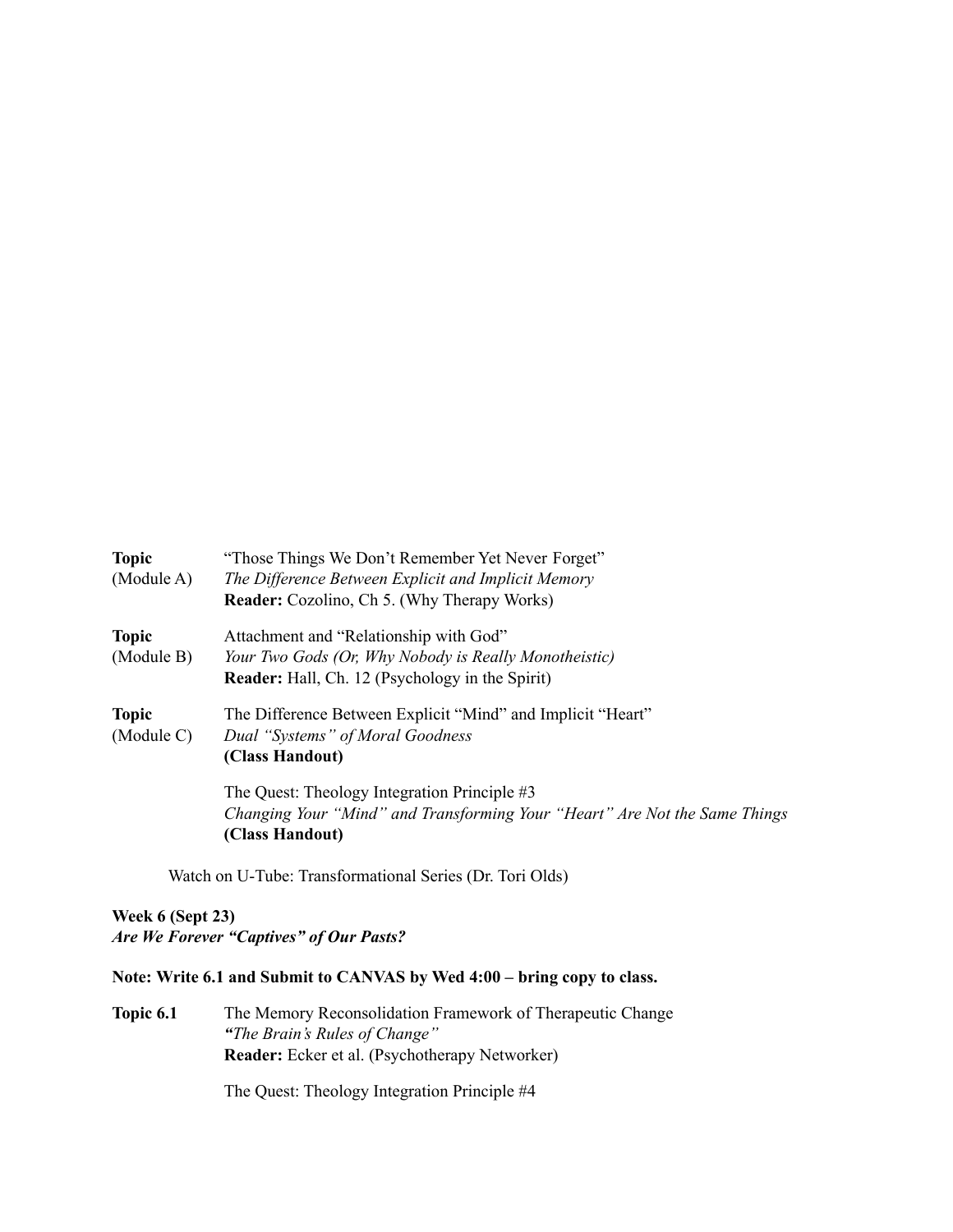*Healing as "Transformational" (Subtractive) Not Decisionist (Additive) Change* **(Class Handout)**

# **Week 7**

*Special Focus: Internal Family Systems Therapy*

#### **"Welcoming the Stranger"**

**Reader:** B. Van der Kolk, *The Body Keeps the Score,* Ch. 17

#### *Unit 2*

# **Implicit Spirituality and "Second Nature"** *An Old, New Vision of Spirituality in Psychotherapy*

*The spiritual quest is, at one level, a psychological quest, and every psychological quest in some way reflects the basic spiritual quest.*

*-*D. Benner, *Psychotherapy and the Spiritual Quest,* p. 108

### **Week 8**

*"Lost" Moral Vision of Spirituality and Psychotherapy*

Write 8.2 and Submit to CANVAS by Wed 4:00 - bring copy to class - submit 7.1 to CANVAS by **Sunday, 5:00.**

| Topic 8.1 | Whatever Happened to "Goodness"?                                                |
|-----------|---------------------------------------------------------------------------------|
|           | The Neglect of Morality                                                         |
|           | <b>Reader:</b> Sperry, <i>Dimensional Perspectives on Spiritual Development</i> |
| Topic 8.2 | Who Says "Spirituality" is About Love?                                          |
|           | The Moral "Heart" of Mature Religion                                            |
|           | <b>Reader:</b> Armstrong, <i>Wish for a Better World</i>                        |
| Topic 8.3 | Love as "Emergent" Psychological Capacity                                       |
|           | <b>Freedom For, Freedom From</b>                                                |
|           | (Class Handout)                                                                 |
|           |                                                                                 |

The Quest**:** Theology Integration Principle #5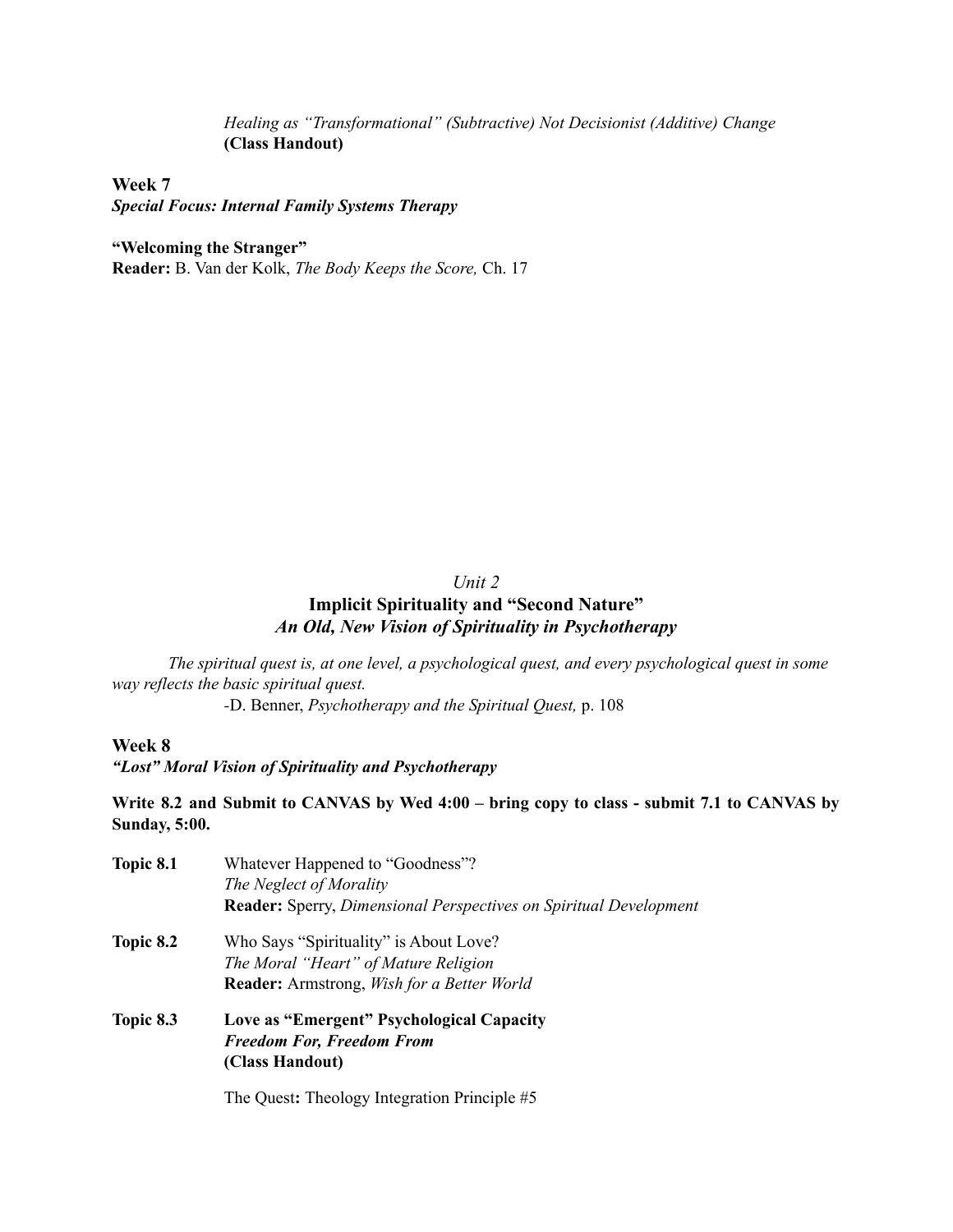*Transformational Change for "Goodness" Sake*

#### **Week 9**

## *Healing as Restoration of the Latent Capacity to Love*

### **Write 9.1 and Submit to CANVAS by WED 4:00 – bring copy to class.**

| Topic 9.1 | Who Says Therapy is about Love?<br>Perspectives from Two Grand "Therapy Masters"                  |
|-----------|---------------------------------------------------------------------------------------------------|
|           | <b>Reader:</b> Chessick, Goals and Termination, Ch. 14, <i>Intensive Psychotherapy</i>            |
| Topic 9.2 | Love and "Capacities of Mind and Heart"<br>A Model from Virtue Science<br>(Class Handout)         |
| Topic 9.3 | <b>Implicit Spirituality</b><br>Ancient, New Approach to Spiritual Integration<br>(Class Handout) |
|           | The Quest: Principle #6:<br><b>Healing as Restoration of Love</b><br>(Class Handout)              |

#### **Week 10**

# *Changing the Heart and the Concept of "Relational Deep Structure"*

## **Write 10.1 and Submit to CANVAS by Wed 4:00 - and bring copy to class.**

| <b>Topic 10.1</b> | What Can Be Done to Heal Hearts Gone Astray?<br>The 3 "Rs" in Relational Neuroscience Therapy<br><b>Reader:</b> Lewis, Amini, Lannon, <i>General Theory of Love</i> , Ch. 8 |
|-------------------|-----------------------------------------------------------------------------------------------------------------------------------------------------------------------------|
| <b>Topic 10.2</b> | The Concept of "Relational Deep Structure"<br>Presences and Absences of Others Past<br>(Class Handout)                                                                      |
| <b>Topic 10.3</b> | Where Does the Capacity to Love Come From?<br>The Great "Love Debate" in Spiritual Theology<br>(Class Handout)                                                              |
|                   | The Quest: Principle #7:<br>Love as Socially-Constructed "Emergent" Capacity<br>(Class Handout)                                                                             |

**Week 11** *Special Focus: Individuation and Theosis* **Carl Jung Meets the Christian "Quest"**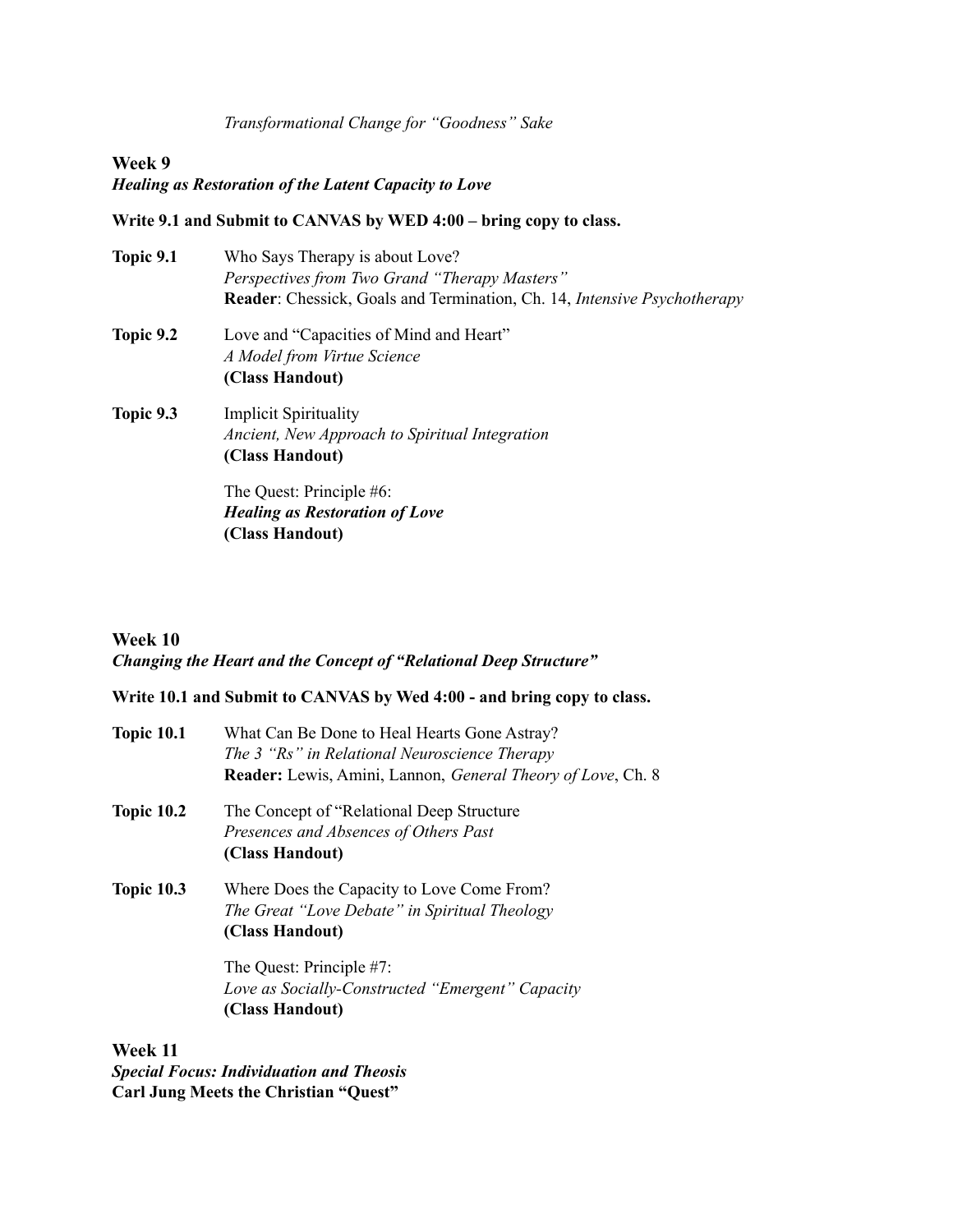**No Reading:** Continue working on your "Type-as-You-Read" Mid-Term

### **Unit 3 Changing for "Good"** *Transformational Change in the Paradigm of Clinical Moral Science*

A person cannot choose to desire a certain kind of relationship, any more than he can will himself to ride *a unicycle, play the Goldberg Variations, or speak Swahili. The requisite neural framework for performing these activities does not coalesce on command . . . A patient doesn't become generically healthier; he [she] becomes more like the therapist.* -Lewis, Amini, & Lannon, (2000). *A General Theory of Love*

**Themes to Develop**: A meta-model of "common factors" in RNS-informed therapy; the difference between "counteractive" vs. "regulatory" vs. "memory reconsolidation" therapies; the meaning of "corrective" relational experience; principles of relationally-oriented, experientially-focused therapies; illustrations of memory reconsolidation models of therapy.

#### **Week 12**

*Ancient Spiritual Theory Meets Contemporary Clinical Moral Science*

#### **Write 12.2 and bring to class.**

**Topic 12.1** Crafts of Change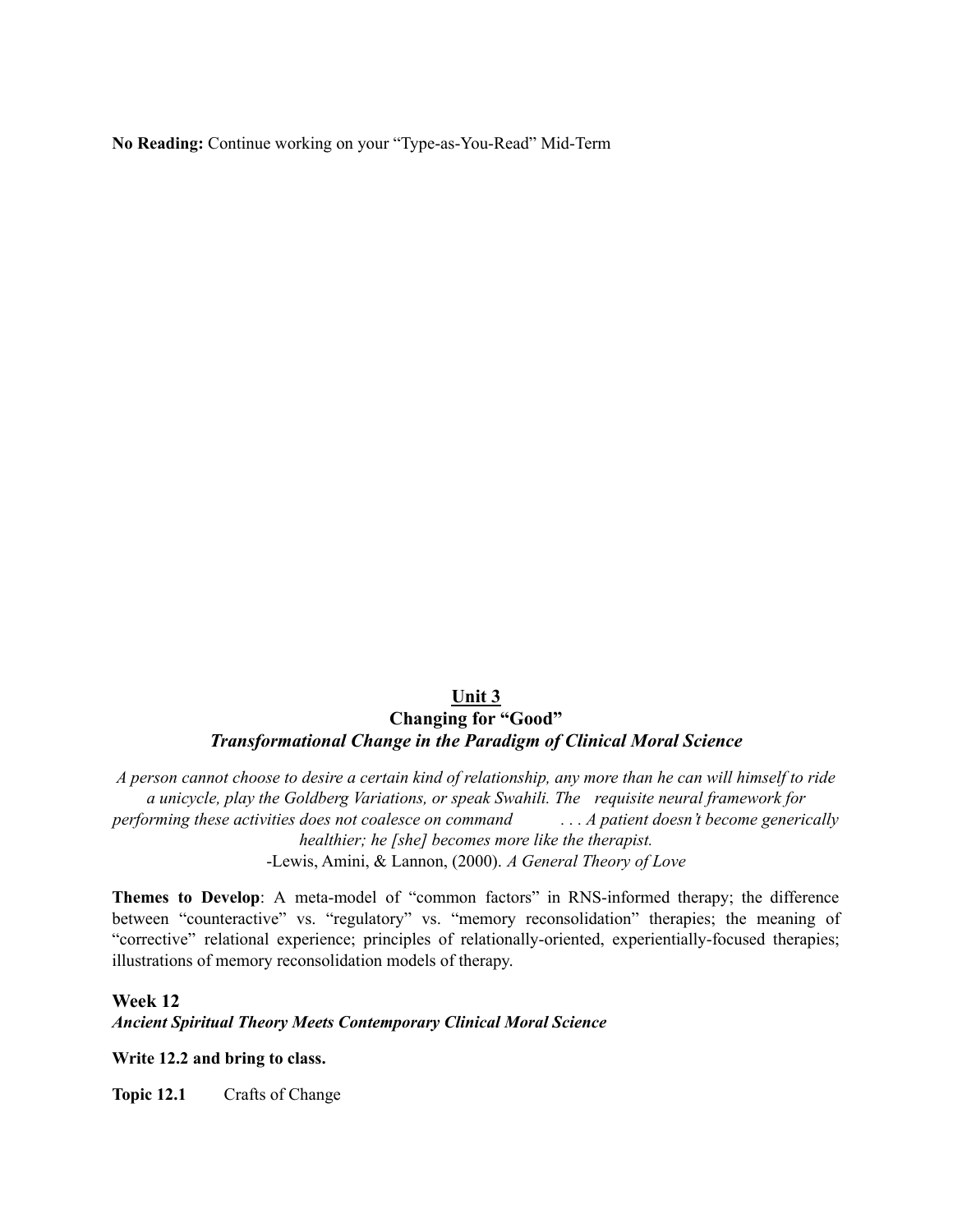|                   | A Process Meta-Model of Transformational Change<br>(Class Handout)                   |
|-------------------|--------------------------------------------------------------------------------------|
| <b>Topic 12.2</b> | The Relational Foundation of Transformational Change<br>The Therapeutic Relationship |
|                   | <b>Reader:</b> Jones (Transference and the Dynamics of Religion)                     |
| <b>Topic 12.3</b> | The Quest: Principle #11:                                                            |
|                   | The Capacity to Love is Repaired Relationally                                        |
|                   | (Class Handout)                                                                      |

**Week 13 (Nov 11)**

*Special Focus: Transformational Change in the Coherence Framework*

**Note: Write 13.1 and Submit to CANVAS – bring copy to class.**

**Topic 13.1** Memory Reconsolidation as a Core Process of Profound Change *Transformational Change in Coherence Therapy* **Reader:** Ecker et al.

#### **Note: Final "Integration Questions" Final distributed in class**

### **Week 14**

\*Assignment of Final Project Due **Wed, Dec 2 by 5:00**

**Due:** Final "Integration" Questions Submitted to CANVAS by next Monday 5:00 (after Thanksgiving Day).

# **OMITTED Fall '20**

*"Wooing Nature": The Body's "Architecture" of Moral Goodness and Selfishness* **(Part 1)**

Write 9.1 and Submit to CANVAS by Wed 4:00 – bring copy to class – and submit 9.2 to CANVAS **by Sunday.**

| Topic 9.1 | Clinical Moral Science and "Triune Ethics Meta-Theory"<br>How Moral Psychology Can Inform Spirituality and Psychotherapy |
|-----------|--------------------------------------------------------------------------------------------------------------------------|
|           | Distributed last week: Narvaez (Wikipedia)                                                                               |
| Topic 9.2 | Two Ways to "Be Good"                                                                                                    |
|           | How Moral Psychology Can Help Spirituality and Therapeutic Theory                                                        |
|           | <b>Distributed last week:</b> Leffel ( <i>Brief Report</i> )                                                             |
| Topic 9.3 | The Quest: Principle #8:                                                                                                 |
|           | "Doing" Good and "Being" Good Are Not the Same Things                                                                    |
|           | (Class Handout)                                                                                                          |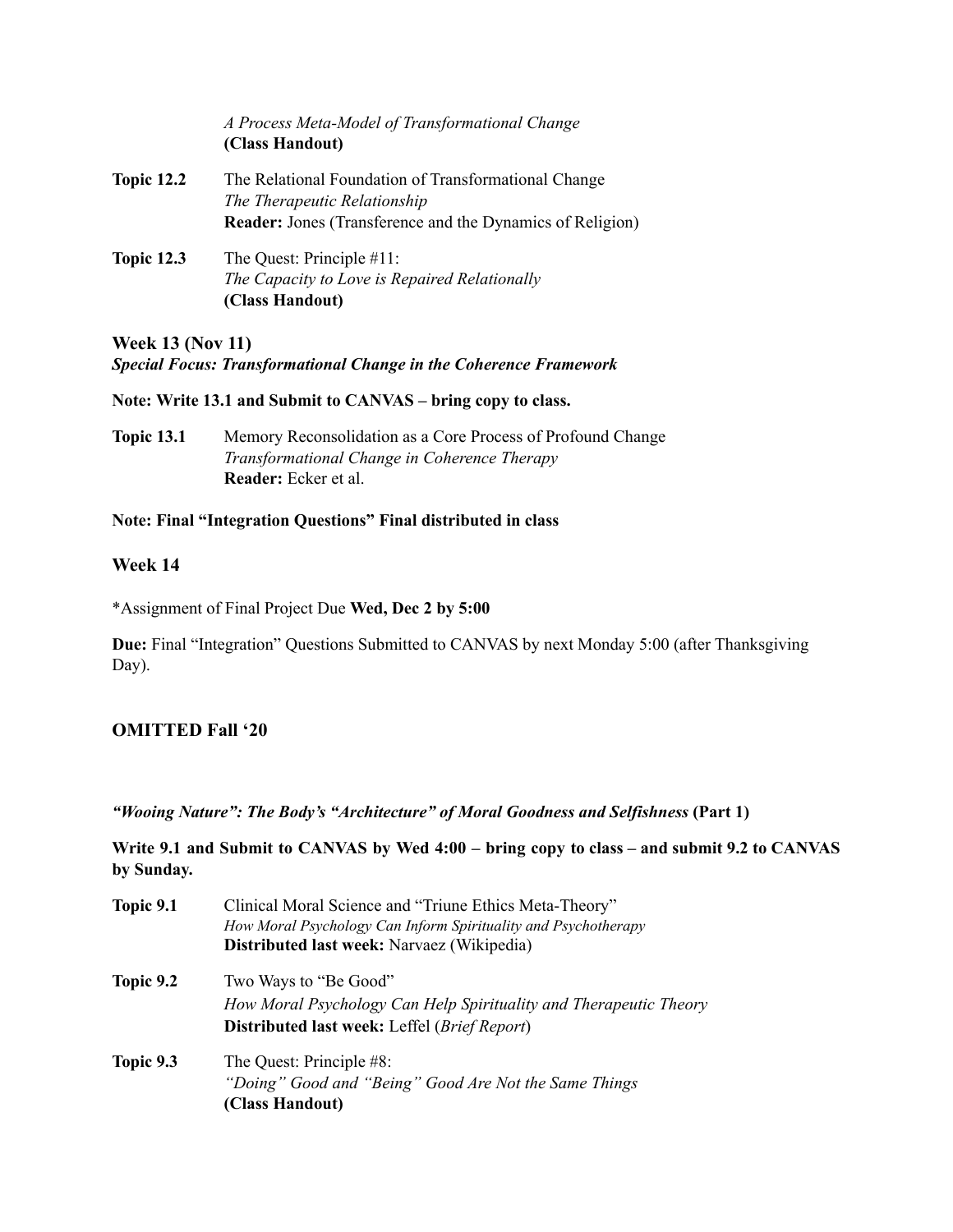#### **Week 11 (Oct 28)**

#### *"Wooing Nature": The Body's "Architecture" of Moral Goodness and Selfishness* **(Part 2)**

#### **Write 10.2 and Submit to CANVAS by Wed 4:00 – bring copy to class.**

| <b>Topic 10.1</b> | Our Nurturing Nature<br>Neurobiological "Root" System of Social Engagement<br><b>Distributed last class:</b> Narvaez (Neurobiology and Moral Mindset) |
|-------------------|-------------------------------------------------------------------------------------------------------------------------------------------------------|
| <b>Topic 10.2</b> | The Dilemma of "Life Below the Waterline"<br>Contrasting Visions of the "Way" of Christian Spirituality<br><b>Reader:</b> Crabb (Inside-Out)          |
| <b>Topic 10.3</b> | The Quest: Principle #9:<br>A "Cooperant" Model of Divine-human Interaction<br>(Class Handout)                                                        |

# **Week 12 (Nov 4)** *"Wooing Nature": The Body's "Architecture" of Moral Goodness and Selfishness* **(Part 3)**

#### **Write 11.1 and Submit to CANVAS by Wed 4:00 – bring copy to class.**

- **Topic 11.1** The "Diminished" and "Damaged" Capacity to Love *Neurobiological "Root" System of Self-Protection* (Part 3) **Distributed last class:** Narvaez (Neurobiology and Moral Mindset)
- **Topic 11.3** The Quest: Principle #10: *A Relational-Developmental Model of Selfishness and Sin* **(Class Handout)**

#### **Unit 3**

# **Changing for "Good"** *Transformational Change in the Paradigm of Clinical Moral Science*

A person cannot choose to desire a certain kind of relationship, any more than he can will himself to ride *a unicycle, play the Goldberg Variations, or speak Swahili. The requisite neural framework for performing these activities does not coalesce on command . . . A patient doesn't become generically healthier; he [she] becomes more like the therapist.* -Lewis, Amini, & Lannon, (2000). *A General Theory of Love*

**Themes to Develop**: A meta-model of "common factors" in RNS-informed therapy; the difference between "counteractive" vs. "regulatory" vs. "memory reconsolidation" therapies; the meaning of "corrective" relational experience; principles of relationally-oriented, experientially-focused therapies; illustrations of memory reconsolidation models of therapy.

#### **Week 13 (Nov 11)**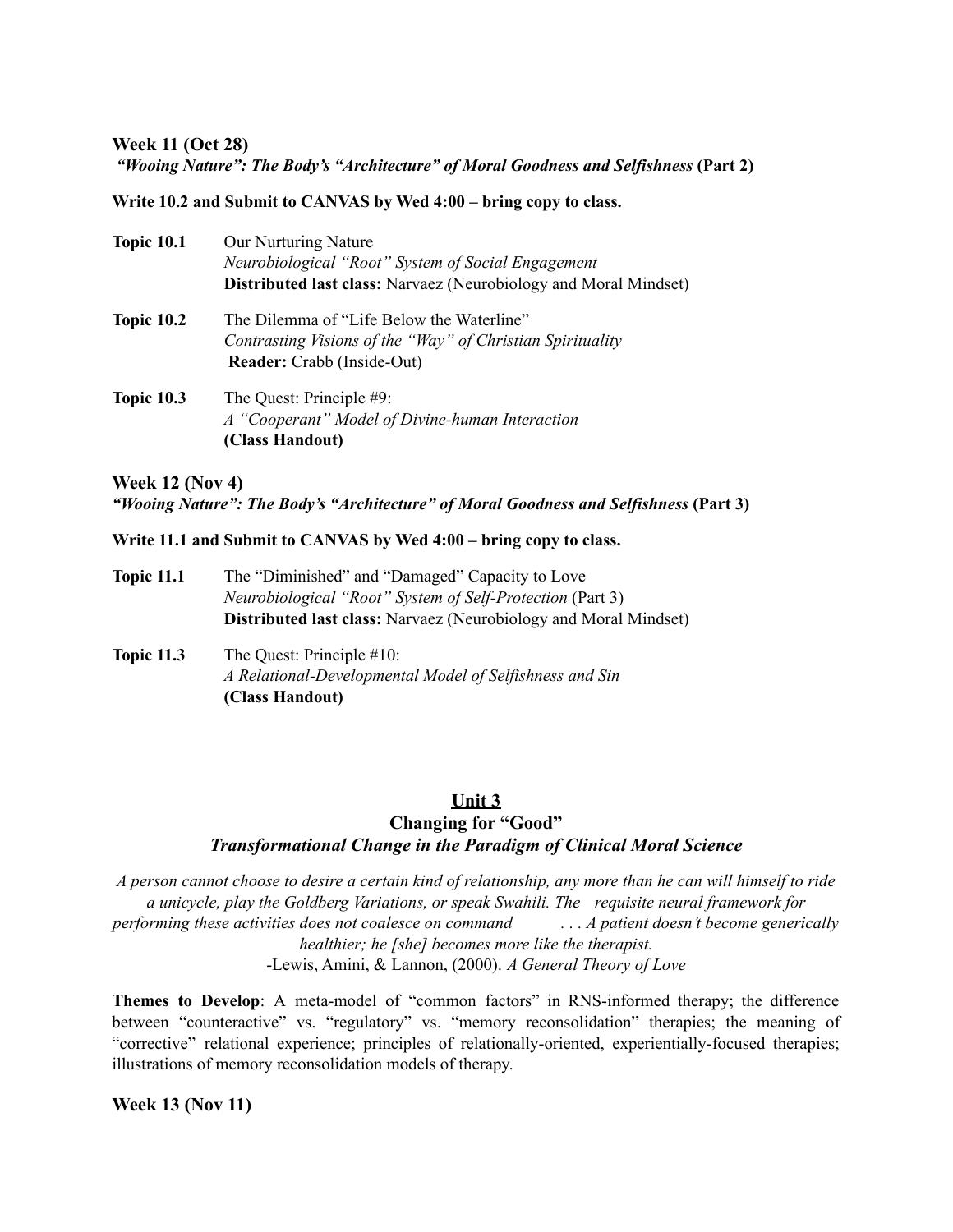#### *Ancient Spiritual Theory Meets Contemporary Clinical Moral Science*

**Write 12.2 and bring to class.**

| <b>Topic 12.1</b> | Crafts of Change<br>A Process Meta-Model of Transformational Change<br>(Class Handout)                                                                   |
|-------------------|----------------------------------------------------------------------------------------------------------------------------------------------------------|
| <b>Topic 12.2</b> | The Relational Foundation of Transformational Change<br>The Therapeutic Relationship<br><b>Reader:</b> Jones (Transference and the Dynamics of Religion) |
| <b>Topic 12.3</b> | The Quest: Principle #11:<br>The Capacity to Love is Repaired Relationally<br>(Class Handout)                                                            |

**Week 13 (Nov 11)** *Special Focus: Transformational Change in Coherence Therapy*

#### **Note: Write 13.1 and Submit to CANVAS – bring copy to class.**

**Topic 13.1** Memory Reconsolidation as a Core Process of Profound Change *Transformational Change in Coherence Therapy* **Reader:** Ecker et al.

**Note: Final "Integration Questions" Final distributed in class**

11.

**Week 14 (Nov 18)** *Special Focus: Theosis and Individuation*

\*Assignment of Final Project Due **Wed, Dec 2 by 5:00**

**Due:** Final "Integration" Questions Submitted to CANVAS by next Monday 5:00 (after Thanksgiving Day).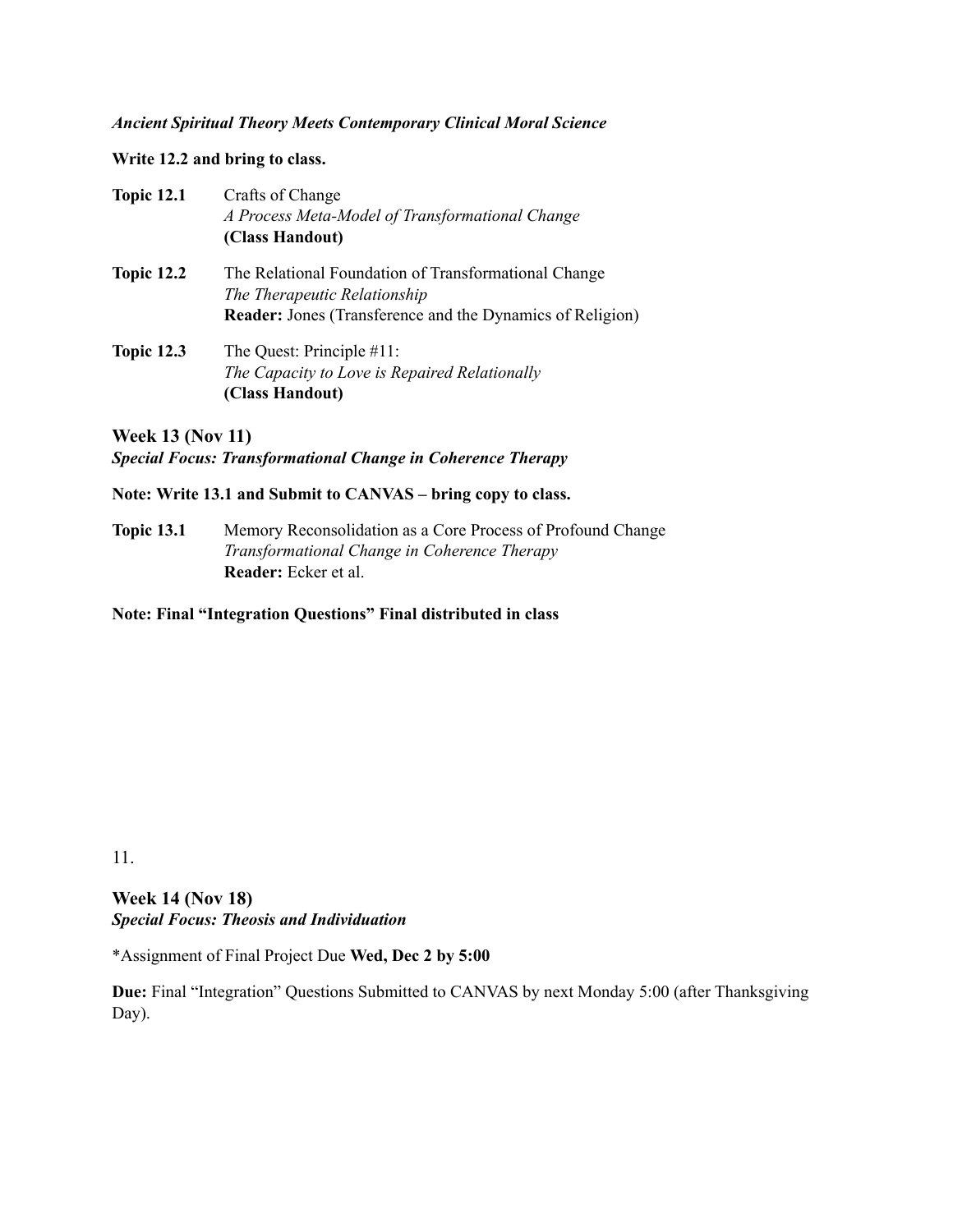7. *Revised*

**Week 5 (Sept 16)** *No Class*

#### **Write 5.1 and submit to CANVAS by Sun 4:00**

Watch on U-Tube: Transformational Series (Dr. Tori Olds)

**Week 6 (Sept 23)** *Are We Forever "Captives" of Our Pasts?*

#### **Note: Write 6.1 and Submit to CANVAS by Wed 4:00 – bring copy to class.**

**Topic 6.1** The Memory Reconsolidation Framework of Therapeutic Change *"The Brain's Rules of Change"* **Reader:** Ecker et al. (Psychotherapy Networker)

> The Quest: Theology Integration Principle #4 *Healing as "Transformational" (Subtractive) Not Decisionist (Additive) Change* **(Class Handout)**

### **Week 7**

*Special Focus: Internal Family Systems Therapy* **"Welcoming the Stranger" Reader:** B. Van der Kolk, *The Body Keeps the Score,* Ch. 17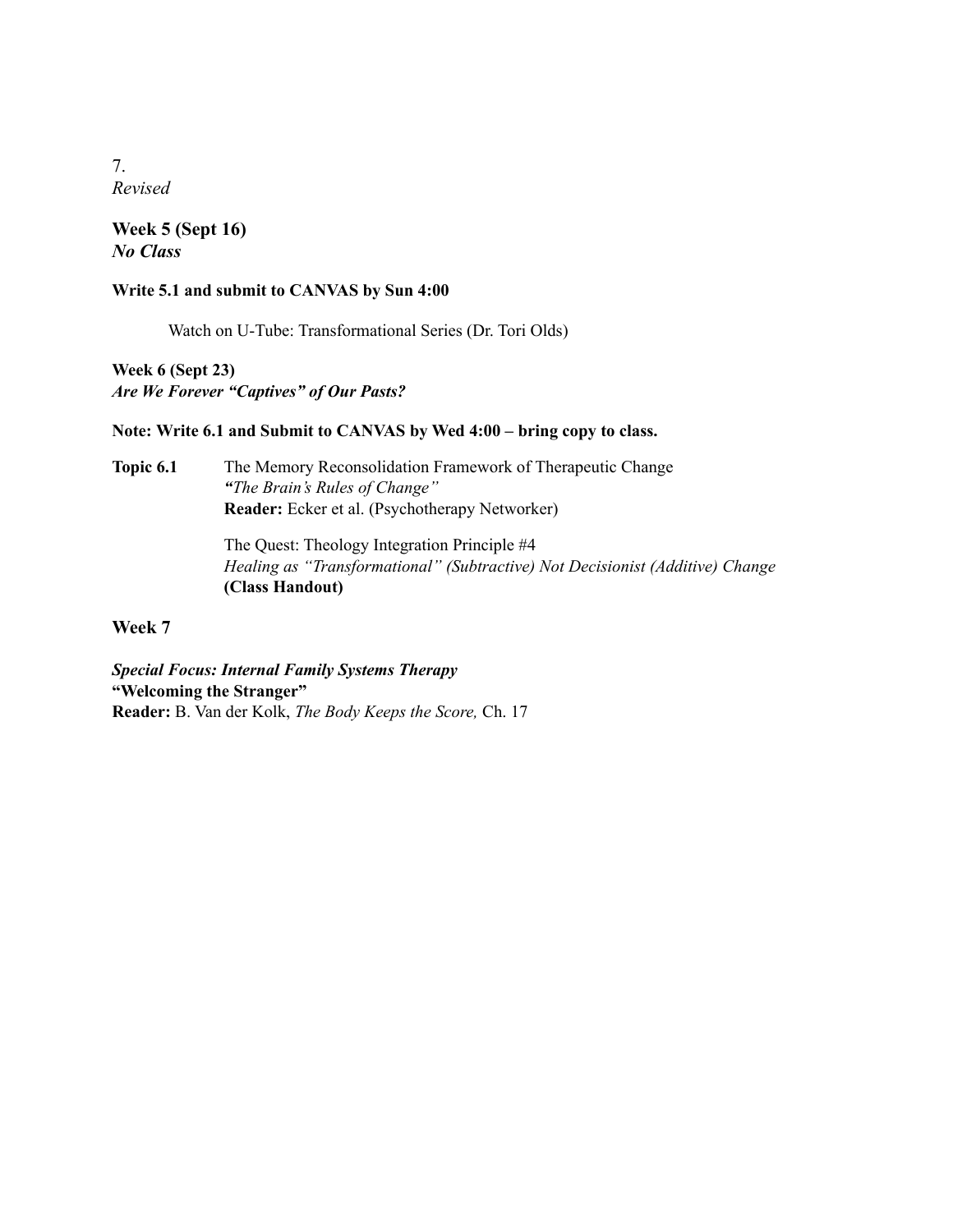# *Unit 2* **"Implicit Spirituality"** *An Old, New Vision of Spirituality in Psychotherapy*

*The spiritual quest is, at one level, a psychological quest, and every psychological quest in some way reflects the basic spiritual quest.*

*-*D. Benner, *Psychotherapy and the Spiritual Quest,* p. 108

#### **Week 8**

### *"Lost" Moral Vision of Spirituality and Psychotherapy*

### Write 8.2 and Submit to CANVAS by Wed 4:00 – bring copy to class - submit 7.1 to CANVAS by **Sunday, 5:00.**

| Topic 8.1        | Whatever Happened to "Goodness"?<br>The Neglect of Morality<br><b>Reader:</b> Sperry, Dimensional Perspectives on Spiritual Development |
|------------------|-----------------------------------------------------------------------------------------------------------------------------------------|
| <b>Topic 8.2</b> | Who Says "Spirituality" is About Love?                                                                                                  |
|                  | The Moral "Heart" of Mature Religion                                                                                                    |
|                  | <b>Reader:</b> Armstrong, <i>Wish for a Better World</i>                                                                                |
| <b>Topic 7.3</b> | "Capacities of Mind and Heart" That Make Us Good                                                                                        |
|                  | Integration with Relational Neuroscience                                                                                                |
|                  | (Class Handout)                                                                                                                         |
|                  | The Quest: Theology Integration Principle #5                                                                                            |
|                  | Transformational Change for "Goodness" Sake                                                                                             |

#### **Week 9**

#### *Healing as Restoration of the Latent Capacity to Love*

### **Write 9.1 and Submit to CANVAS by WED 4:00 – bring copy to class.**

| Topic 9.1 | Who Says Therapy is about Love?<br>Perspectives from Two Grand "Therapy Masters"<br>Reader: Chessick, Goals and Termination, Ch. 14, Intensive Psychotherapy |
|-----------|--------------------------------------------------------------------------------------------------------------------------------------------------------------|
| Topic 9.2 | Love as "Emergent" Psychological Capacity<br>Freedom For, Freedom From<br>(Class Handout)                                                                    |
| Topic 9.3 | "Second Nature" and Implicit Spirituality<br>Ancient, New Approach to Spiritual Integration<br>(Class Handout)                                               |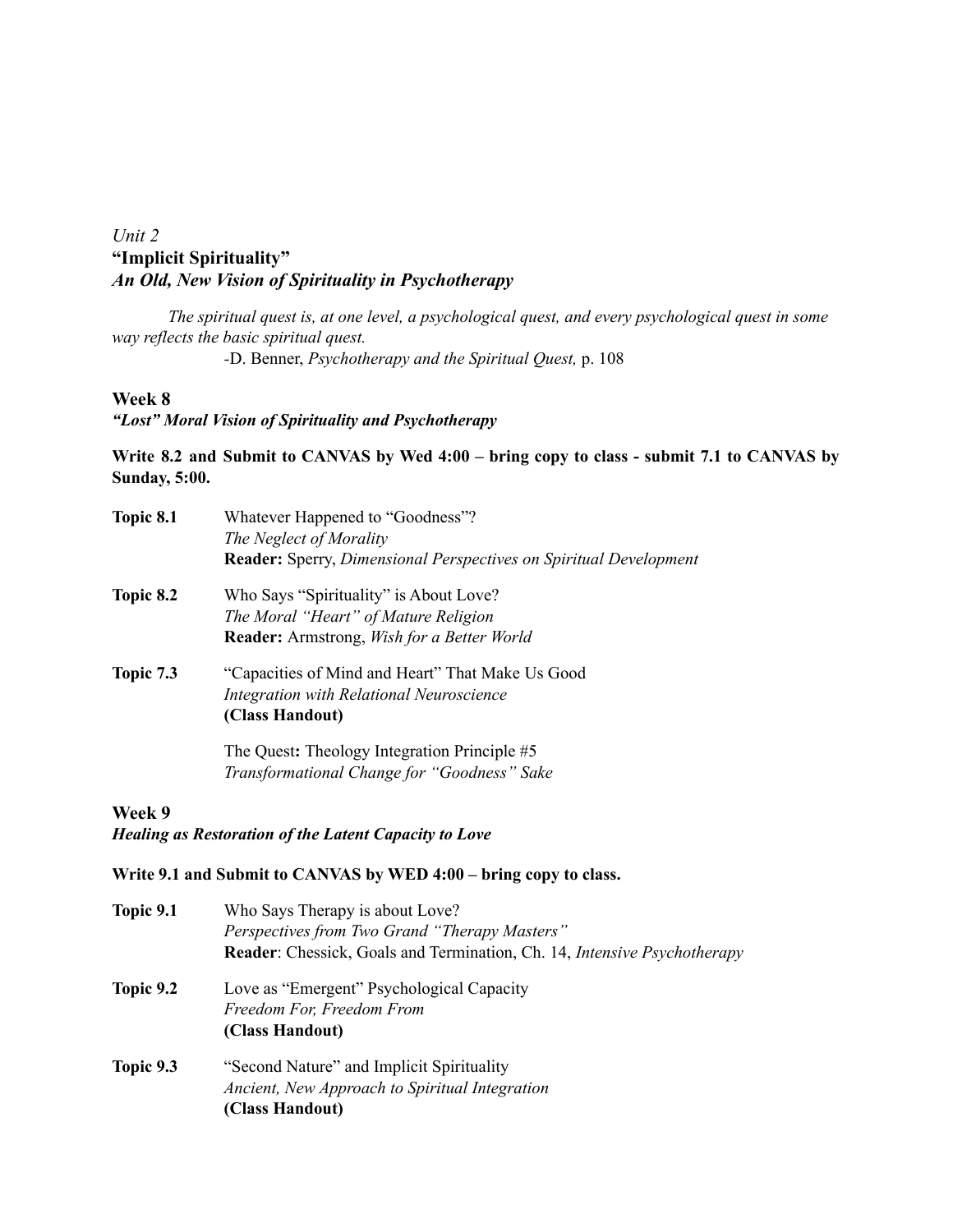The Quest: Principle #6: *Healing as Restoration of the "Freedom" and "Capacity" to Love* **(Class Handout)**

**Week 10** *"Relational Deep Structure"*

**Write 10.1 and Submit to CANVAS by Wed 4:00 - and bring copy to class.**

**Topic 10.1**

- **Topic 10.2** The Concept of "Relational Deep Structure *Presences and Absences of Others Past* **(Class Handout)**
- **Topic 10.3** Where Does the Capacity to Love Come From? *The Great "Love Debate" in Spiritual Theology* **(Class Handout)**

The Quest: Principle #7: *Love as Socially-Constructed "Emergent" Capacity* **(Class Handout)**

#### **Week 11**

*Special Focus: Individuation and Theosis* **Carl Jung Meets the Christian "Quest"**

**No Reading:** Continue working on your "Type-as-You-Read" Mid-Term

The Psycho-Spiritual "Unity" of Personality *Why the Dimensional Model Misses the Implicit Point* **Reader:** Benner, Ch. 5 (Psychotherapy and the Spiritual Quest)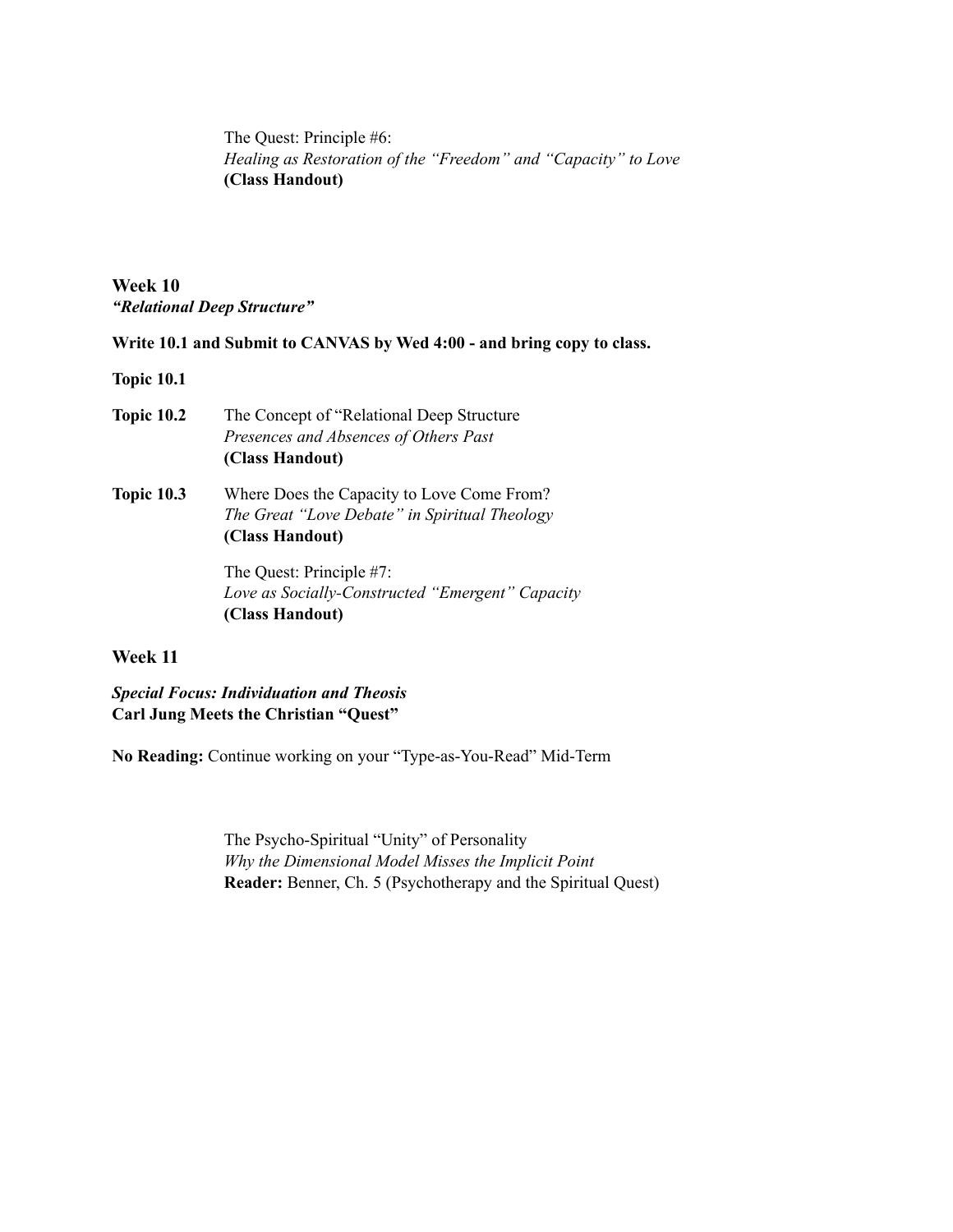# *Unit 3* **"Changing for Good"** *Models of Spiritually-Integrative Therapy*

A person cannot choose to desire a certain kind of relationship, any more than he can will himself to ride *a unicycle, play the Goldberg Variations, or speak Swahili. The requisite neural framework for performing these activities does not coalesce on command . . . A patient doesn't become generically healthier; he* [she] *becomes more like the therapist.*

-Lewis, Amini, & Lannon, (2000). *A General Theory of Love*

**Themes to Develop**: A meta-model of "common factors" in RNS-informed therapy; the difference between "counteractive" vs. "regulatory" vs. "memory reconsolidation" therapies; the meaning of "corrective" relational experience; principles of relationally-oriented, experientially-focused therapies; illustrations of memory reconsolidation models of therapy.

#### **Week 12**

### *"Ancient" Spiritual Theory Meets Contemporary Psychotherapy*

| <b>Topic 11.1</b> | Crafts of Change<br>A Process Meta-Model of Transformational Change<br>(Class Handout)                                                                   |
|-------------------|----------------------------------------------------------------------------------------------------------------------------------------------------------|
| <b>Topic 11.2</b> | The Relational Foundation of Transformational Change<br>The Therapeutic Relationship<br><b>Reader:</b> Jones (Transference and the Dynamics of Religion) |
| <b>Topic 11.3</b> | The Quest: Principle $#8$ :<br>The Capacity to Love is Repaired Relationally<br>(Class Handout)                                                          |

### **Week 13**

*Special Focus: Therapeutic Process in the "Coherence" Framework*

**Note: Write 12.1 and Submit to CANVAS – bring copy to class.**

**Topic 12.1** The "Brain's Rules" of Change *Memory Reconsolidation as "Core Process" of Profound Change* **Reader:** Ecker et al.

**Week 13**